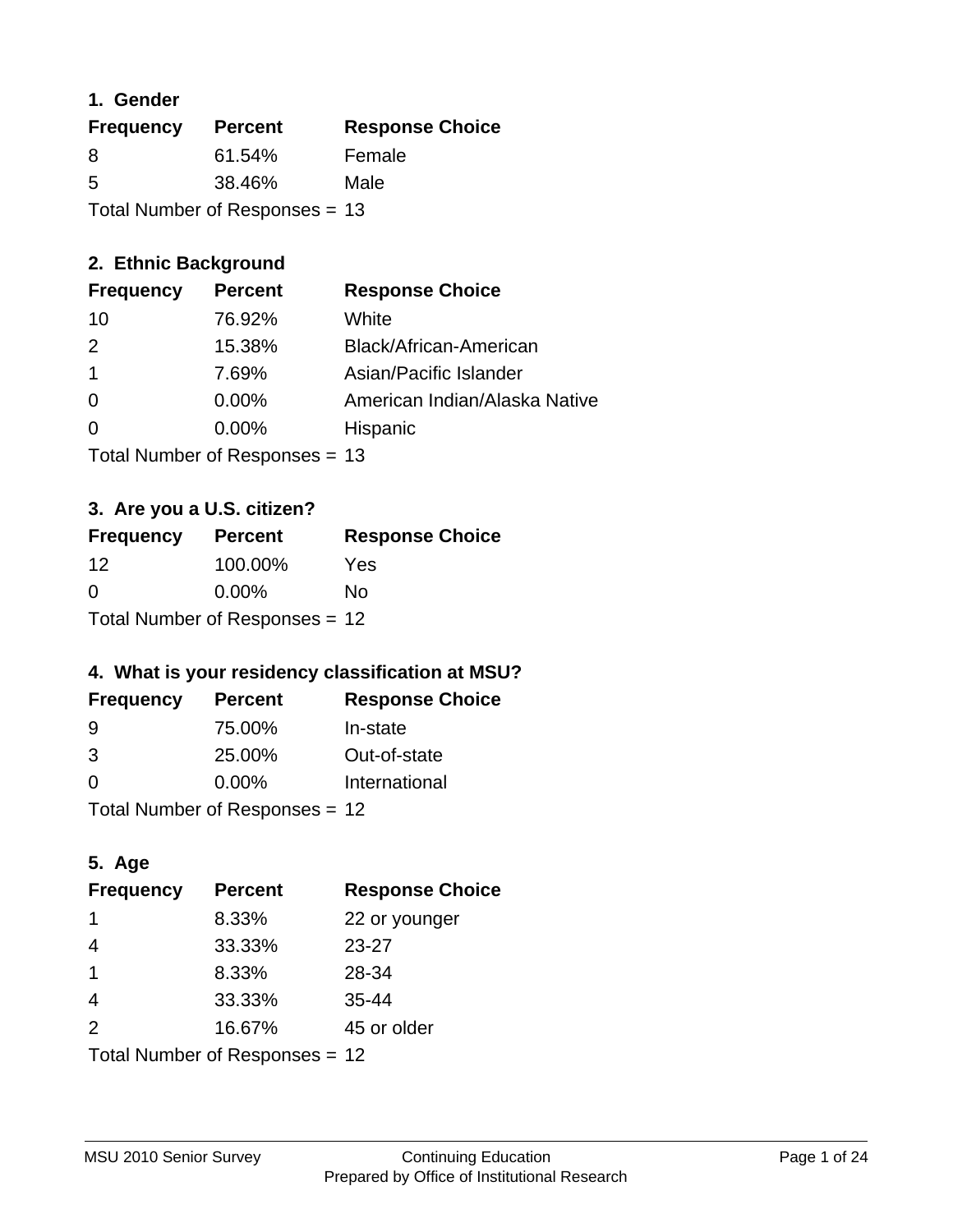**6. Has either of your parents received a bachelor's degree?**

| <b>Frequency</b>                 | <b>Percent</b> | <b>Response Choice</b> |
|----------------------------------|----------------|------------------------|
| 4                                | 33.33%         | Yes                    |
| 8                                | 66.67%         | Nο                     |
| Total Number of Responses $= 12$ |                |                        |

# **7. Has either of your parents received a degree from Murray State?**

| <b>Frequency</b> | <b>Percent</b> | <b>Response Choice</b> |
|------------------|----------------|------------------------|
| $\Omega$         | $0.00\%$       | Yes                    |
| 12               | 100.00%        | Nο                     |
|                  |                |                        |

Total Number of Responses = 12

## **8. What was your original entry status to MSU?**

| <b>Frequency</b>                 | <b>Percent</b> | <b>Response Choice</b>                           |
|----------------------------------|----------------|--------------------------------------------------|
| 3                                | 25.00%         | Freshman                                         |
| 3                                | 25.00%         | Transfer from community college/technical school |
| 6                                | 50.00%         | Transfer from 4-yr institution                   |
| $Total Number of Doononoog = 42$ |                |                                                  |

Total Number of Responses = 12

### **9. If transfer student, how many credits were transferred?**

| <b>Frequency</b> | <b>Percent</b>             | <b>Response Choice</b> |
|------------------|----------------------------|------------------------|
| -0               | $0.00\%$                   | 12 or fewer            |
|                  | 11.11%                     | $13 - 30$              |
| $\mathbf 1$      | 11.11%                     | $31 - 60$              |
| -7               | 77.78%                     | Over <sub>60</sub>     |
|                  | Tatal Number of Desperance |                        |

Total Number of Responses = 9

# **10. If transfer student, approximately what percent of your University Studies (general education) classes did you take at Murray State?**

| <b>Frequency</b>                | <b>Percent</b> | <b>Response Choice</b> |
|---------------------------------|----------------|------------------------|
| 6                               | 66.67%         | Under 25%              |
| 2                               | 22.22%         | 25-49%                 |
| $\overline{1}$                  | 11.11%         | 50-74%                 |
| $\Omega$                        | 0.00%          | 75-100%                |
| Total Number of Responses $= 9$ |                |                        |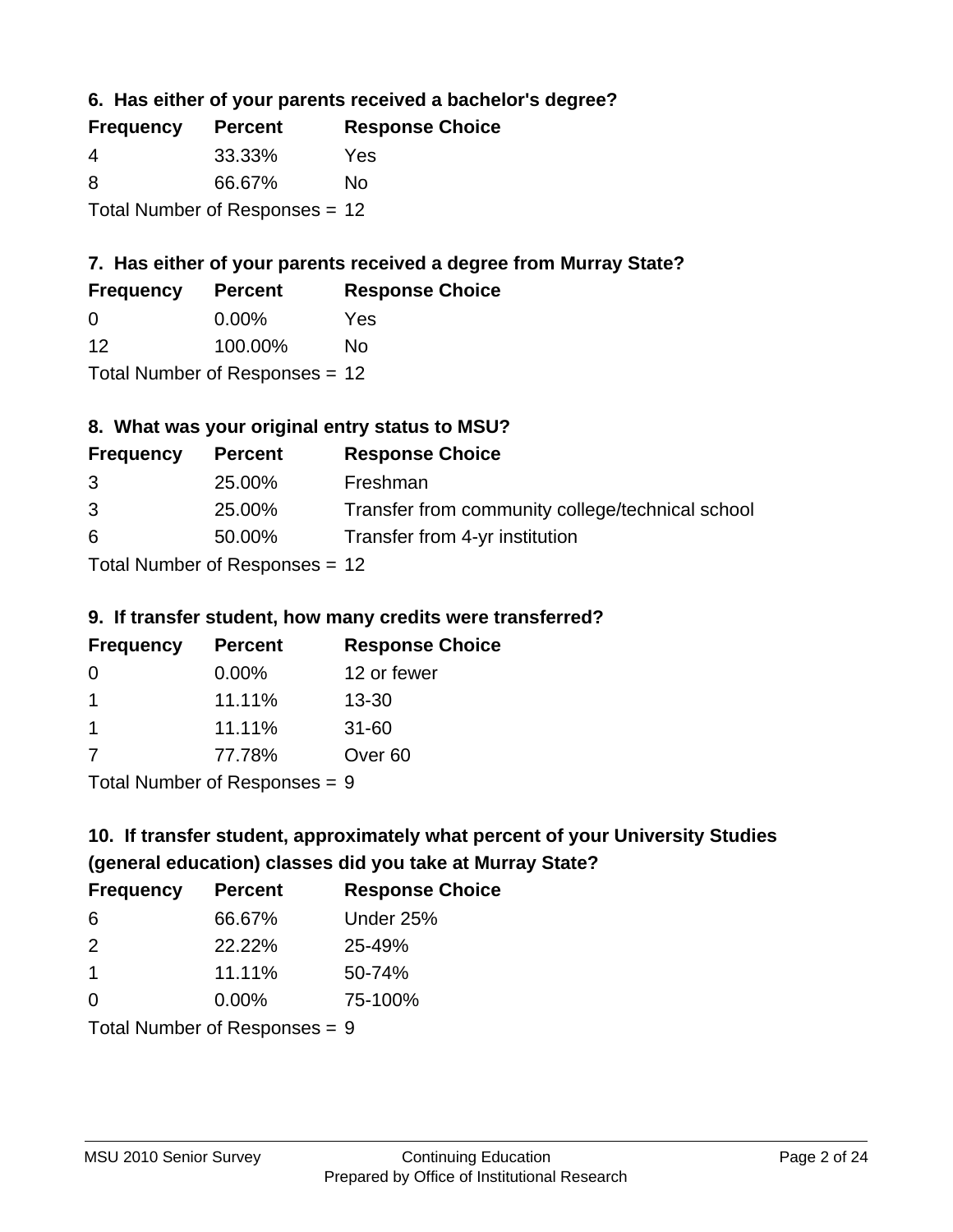## **11. What has been your attendance status at MSU?**

| <b>Frequency</b>               | <b>Percent</b> | <b>Response Choice</b>     |
|--------------------------------|----------------|----------------------------|
| 9                              | 75.00%         | <b>Primarily full-time</b> |
| 3                              | 25.00%         | <b>Primarily part-time</b> |
| Total Number of Responses = 12 |                |                            |

## **12. In which Residential College are you a member?**

| <b>Frequency</b> | <b>Percent</b> | <b>Response Choice</b>            |
|------------------|----------------|-----------------------------------|
| 4                | 33.33%         | Do not know                       |
| 0                | $0.00\%$       | <b>Clark College</b>              |
| 0                | 0.00%          | <b>Elizabeth College</b>          |
| 0                | $0.00\%$       | <b>Franklin-Springer Colleges</b> |
| 2                | 16.67%         | <b>Hart College</b>               |
| 3                | 25.00%         | <b>Hester College</b>             |
|                  | 8.33%          | <b>Regents College</b>            |
|                  | 8.33%          | <b>Richmond College</b>           |
|                  | 8.33%          | <b>White College</b>              |

Total Number of Responses = 12

# **13. Have you ever received any type of Financial Aid while at MSU? (Scholarships, grants, work-study, etc.)**

| <b>Frequency</b> | <b>Percent</b>             | <b>Response Choice</b> |
|------------------|----------------------------|------------------------|
| 8                | 72.73%                     | Yes                    |
| 3                | 27.27%                     | No                     |
|                  | Total Number of Deepersoon |                        |

Total Number of Responses = 11

## **14. What degree are you seeking at this time?**

| <b>Frequency</b> | <b>Percent</b>                 | <b>Response Choice</b> |
|------------------|--------------------------------|------------------------|
| $\Omega$         | $0.00\%$                       | Associate              |
| 12               | 100.00%                        | <b>Baccalaureate</b>   |
|                  | Total Number of Responses = 12 |                        |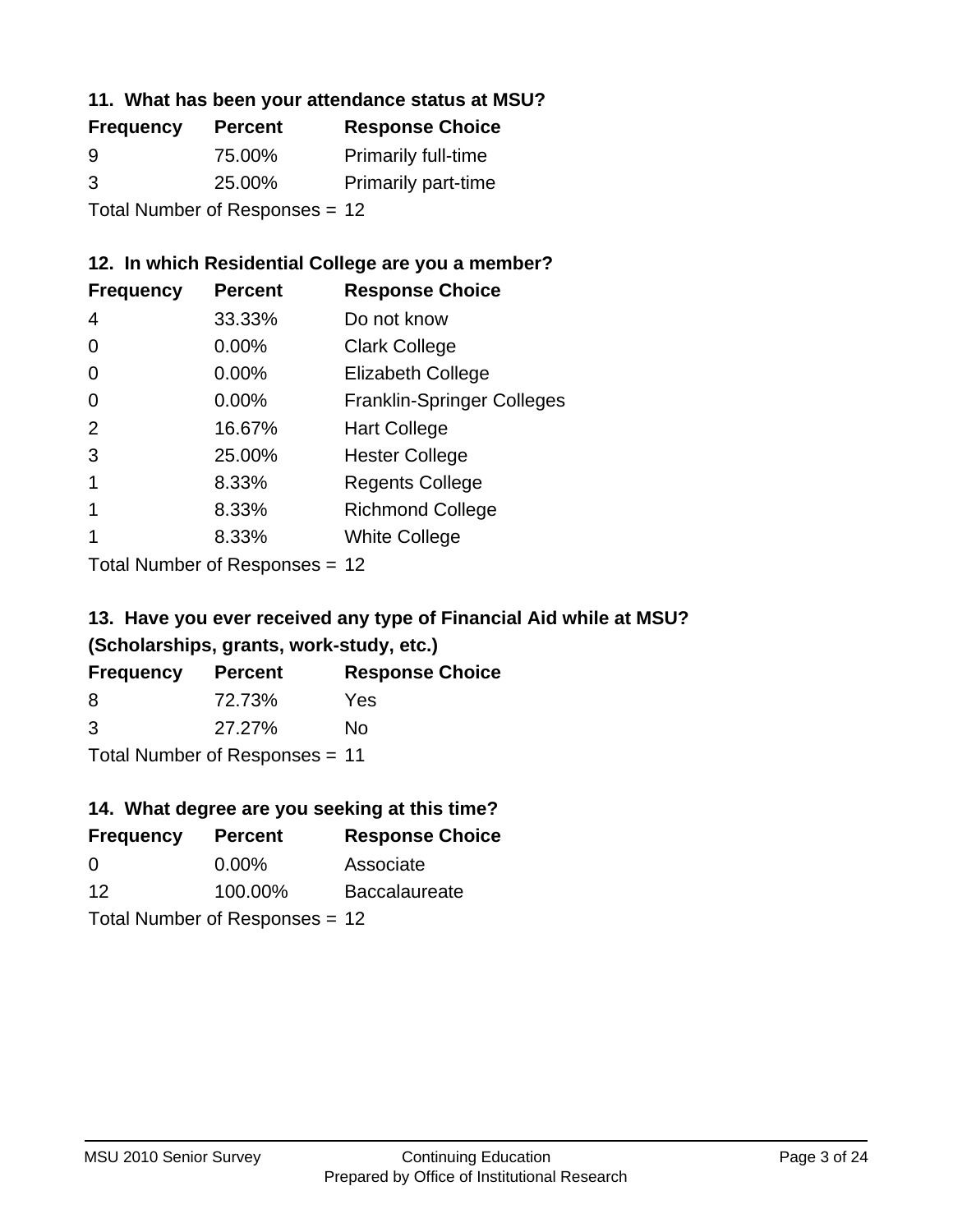**15. How many years will it take you to complete your degree from the point of your initial enrollment in college (including any time at a previous institution)?**

| <b>Frequency</b> | <b>Percent</b> | <b>Response Choice</b> |
|------------------|----------------|------------------------|
| $\Omega$         | 0.00%          | Two                    |
| 0                | 0.00%          | <b>Three</b>           |
| $\mathbf 1$      | 8.33%          | Four                   |
| 2                | 16.67%         | Five                   |
| 3                | 25.00%         | <b>Six</b>             |
| 6                | 50.00%         | More than six          |
|                  |                |                        |

Total Number of Responses = 12

#### **16. In what range does your grade point average fall?**

| <b>Frequency</b> | <b>Percent</b> | <b>Response Choice</b> |
|------------------|----------------|------------------------|
| -0               | $0.00\%$       | $2.00 - 2.50$          |
| 6                | 50.00%         | $2.51 - 3.00$          |
| 4                | 33.33%         | $3.01 - 3.50$          |
| $\mathcal{P}$    | 16.67%         | $3.51 - 4.00$          |
| _                |                |                        |

Total Number of Responses = 12

# **They are used to sort the data, and do not appear in this table Questions 17 and 18 relate to department and program information.**

### **19. For what purpose did you enroll at MSU?**

| <b>Frequency</b> | <b>Percent</b>                 | <b>Response Choice</b>                    |
|------------------|--------------------------------|-------------------------------------------|
| 0                | $0.00\%$                       | To receive an associate degree            |
| 12               | 100.00%                        | To receive a baccalaureate degree         |
| 0                | $0.00\%$                       | To take a few job related courses         |
| $\Omega$         | $0.00\%$                       | To transfer to another college/university |
|                  | Total Number of Reconcese - 12 |                                           |

Total Number of Responses = 12

# **20. What is the highest degree you eventually hope to receive?**

| <b>Frequency</b> | <b>Percent</b>             | <b>Response Choice</b> |
|------------------|----------------------------|------------------------|
| $\Omega$         | $0.00\%$                   | Associate              |
| 3                | 25.00%                     | <b>Baccalaureate</b>   |
| 7                | 58.33%                     | Graduate               |
| 2                | 16.67%                     | Professional           |
|                  | Total Number of Deepersoon |                        |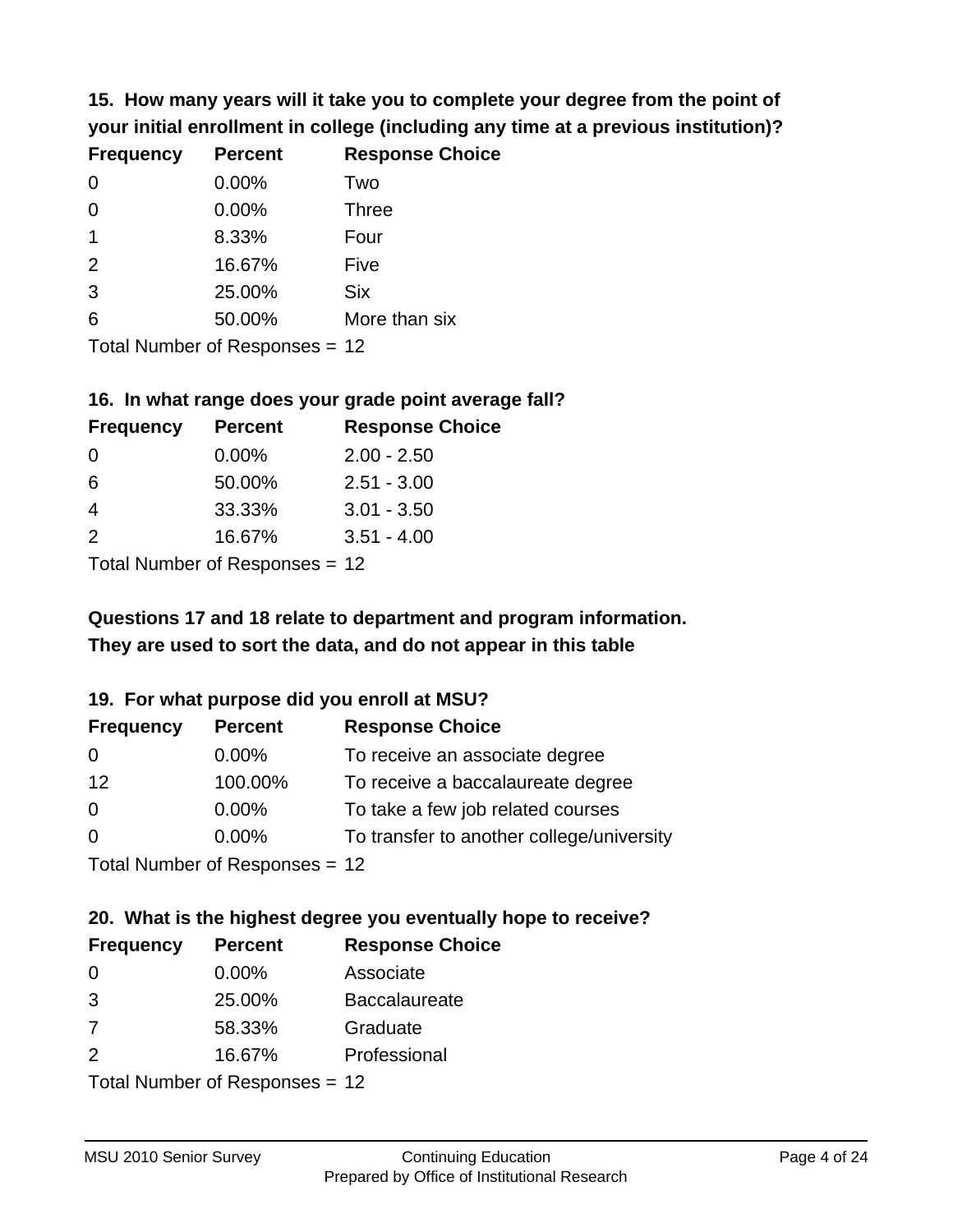### **21. Which best describes your situation?**

| <b>Frequency</b> | <b>Percent</b> | <b>Response Choice</b>               |
|------------------|----------------|--------------------------------------|
| -1               | 8.33%          | Did not change major/area            |
| $\mathbf 1$      | 8.33%          | Did not initially declare major/area |
| 10               | 83.33%         | Changed major/area                   |
|                  |                |                                      |

Total Number of Responses = 12

## **22. While school was in session during the past year, how many hours per week, on average, did you work for pay?**

| <b>Frequency</b> | <b>Percent</b> | <b>Response Choice</b> |
|------------------|----------------|------------------------|
| $\mathbf 1$      | 8.33%          | Did not work           |
| $\mathbf 1$      | 8.33%          | Worked 1-10 hrs        |
| $\overline{1}$   | 8.33%          | Worked 11-20 hrs       |
| 2                | 16.67%         | Worked 21-30 hrs       |
| 3                | 25.00%         | Worked 31-40 hrs       |
| $\overline{4}$   | 33.33%         | Worked over 40 hrs     |
|                  |                |                        |

Total Number of Responses = 12

### **23. For the most part, were classes offered at times convenient to you?**

| <b>Frequency</b>               | <b>Percent</b> | <b>Response Choice</b> |
|--------------------------------|----------------|------------------------|
| 9                              | 75.00%         | Yes                    |
| 3                              | 25.00%         | No.                    |
| Total Number of Responses = 12 |                |                        |

### **24. If no, what time would you have preferred?**

| <b>Frequency</b> | <b>Percent</b>                  | <b>Response Choice</b> |
|------------------|---------------------------------|------------------------|
| $\mathbf 1$      | 50.00%                          | Late afternoon         |
| 0                | $0.00\%$                        | Evening                |
| 0                | $0.00\%$                        | Weekend                |
| -1               | 50.00%                          | During the day         |
|                  | Total Number of Responses = $2$ |                        |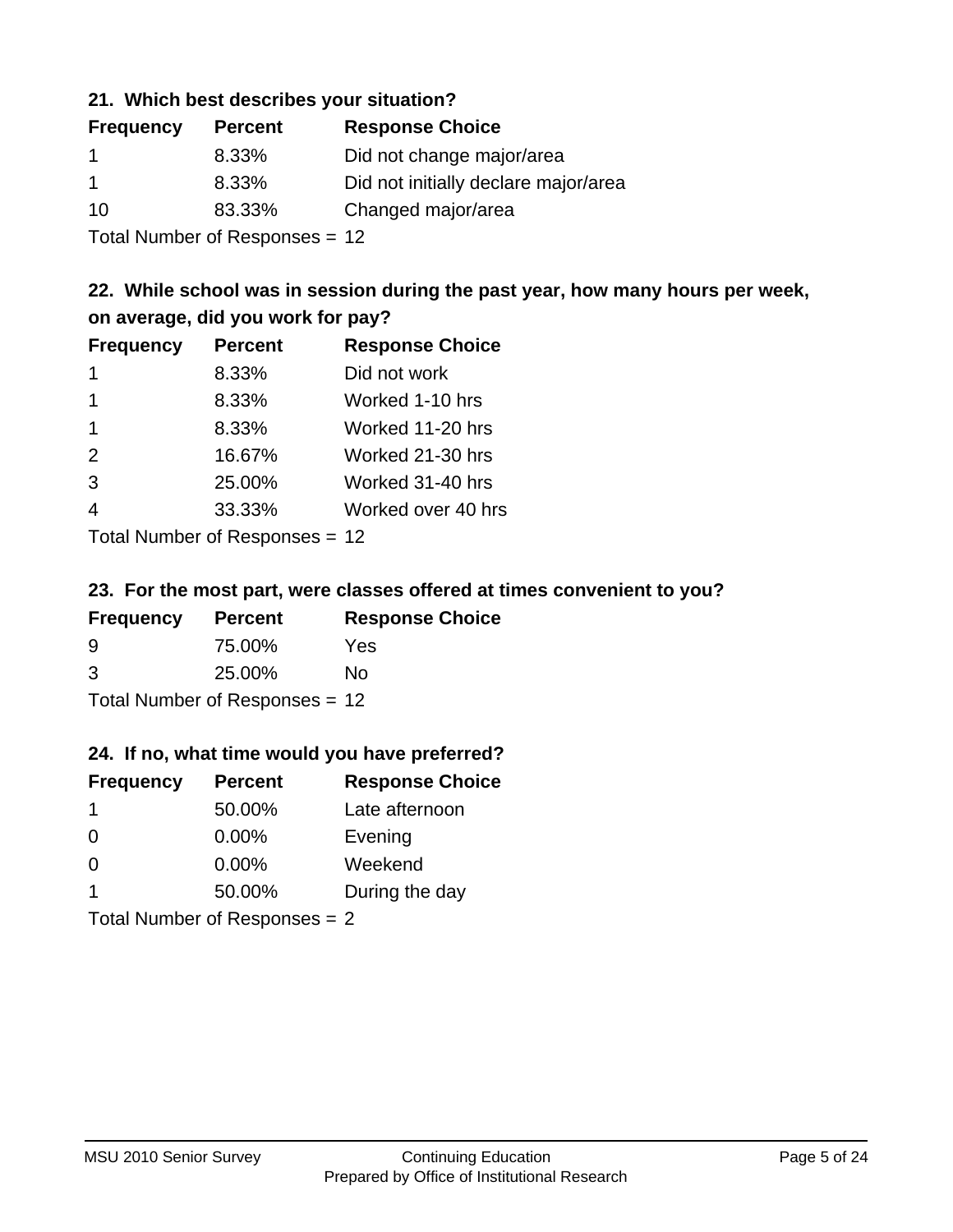## **25. Which best describes the location where you completed the majority of your coursework?**

| <b>Frequency</b> | <b>Percent</b>              | <b>Response Choice</b> |
|------------------|-----------------------------|------------------------|
| 5                | 41.67%                      | Murray                 |
| 1                | 8.33%                       | Paducah                |
| 0                | 0.00%                       | Ft. Campbell           |
|                  | 8.33%                       | Madisonville           |
| 1                | 8.33%                       | Hopkinsville           |
| 0                | 0.00%                       | Henderson              |
| 3                | 25.00%                      | On the Internet        |
|                  | 8.33%                       | Other                  |
|                  | Tetal Niumber of Desperance | ៱                      |

Total Number of Responses = 12

## **26. Did you take any online courses while at Murray State?**

| <b>Frequency</b> | <b>Percent</b>                 | <b>Response</b> |
|------------------|--------------------------------|-----------------|
| -11              | 91.67%                         | Yes             |
| -1               | 8.33%                          | Nο              |
|                  | Total Number of Responses = 12 |                 |

# **27. Did it take you an extra semester or more to complete degree requirements at Murray State?**

**Choice** 

| <b>Frequency</b> | <b>Percent</b>                   | <b>Response Choice</b> |
|------------------|----------------------------------|------------------------|
| 10               | 83.33%                           | Yes                    |
| $\mathcal{P}$    | 16.67%                           | No                     |
|                  | Total Number of Responses $= 12$ |                        |

**28. If yes, why did it take you an extra semester or more?**

| <b>Frequency</b> | <b>Percent</b>                   | <b>Response Choice</b>                                       |
|------------------|----------------------------------|--------------------------------------------------------------|
| $\overline{0}$   | $0.00\%$                         | Work obligation limited my enrollment.                       |
| 3                | 30.00%                           | Family obligations limited my enrollment.                    |
| 2                | 20.00%                           | Tuition and other costs of attendance limited my enrollment. |
| $\mathbf{1}$     | 10.00%                           | A decision to change majors added to my requirements.        |
| $\mathbf{1}$     | 10.00%                           | A required course or courses were not offered.               |
| $\mathbf 0$      | $0.00\%$                         | Credits were lost transferring to Murray State.              |
| 3                | 30.00%                           | Other                                                        |
|                  | Total Number of Responses $= 10$ |                                                              |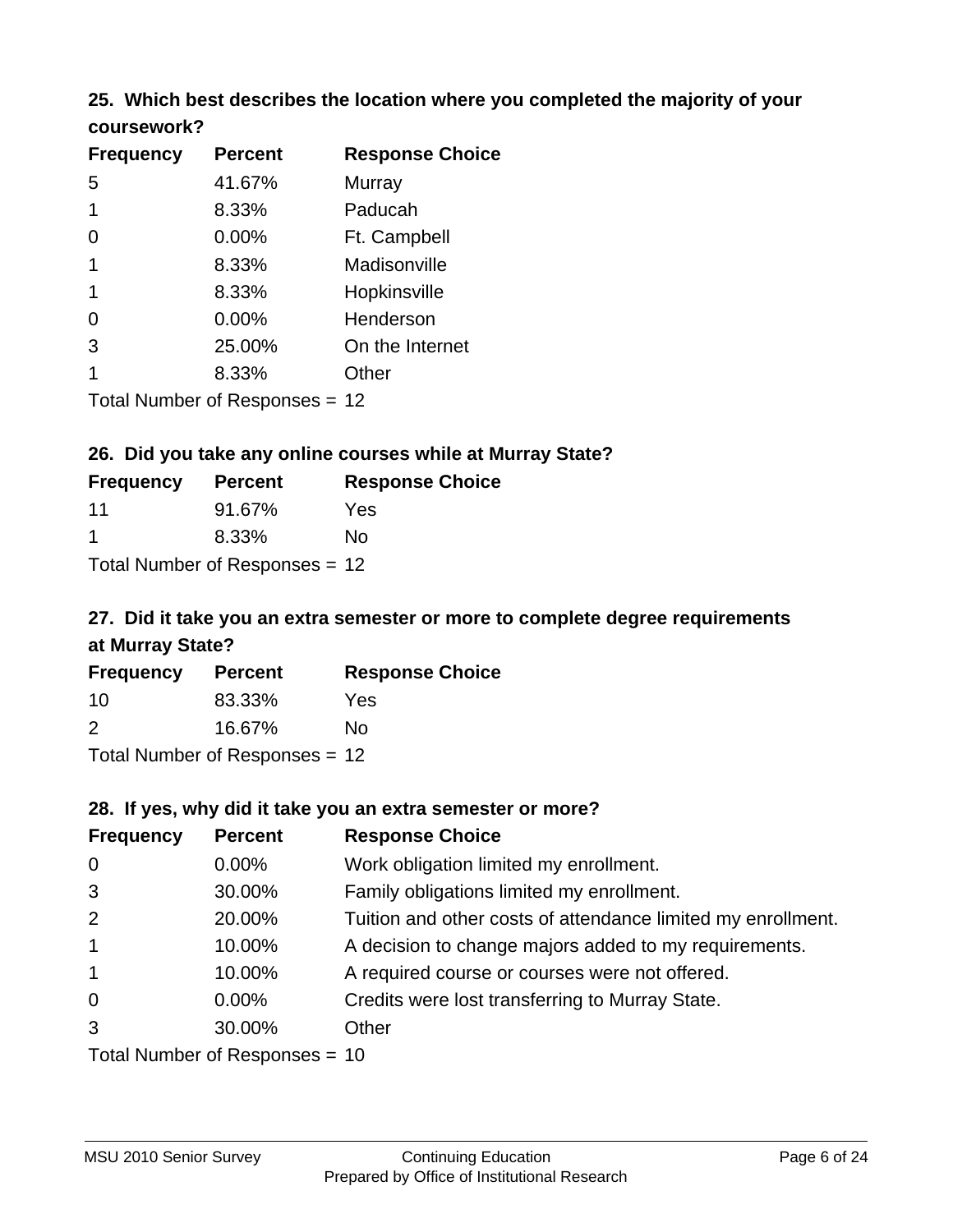## **29. Did you have trouble getting any course(s) you needed while at Murray State?**

| <b>Frequency</b>               | <b>Percent</b> | <b>Response Choice</b> |  |
|--------------------------------|----------------|------------------------|--|
| -4                             | 33.33%         | Yes                    |  |
| -8                             | 66.67%         | N٥                     |  |
| Total Number of Responses = 12 |                |                        |  |

## **30. If yes, why did you have trouble getting the course?**

| <b>Frequency</b> | <b>Percent</b> | <b>Response Choice</b>                                |
|------------------|----------------|-------------------------------------------------------|
| 2                | 50.00%         | Not offered the semester I needed it.                 |
| $\mathbf{1}$     | 25.00%         | Not offered at hours convenient to my work schedule.  |
| $\overline{1}$   | 25.00%         | Not offered at hours suitable for my school schedule. |
| $\overline{0}$   | $0.00\%$       | All course sections were closed.                      |
| $\overline{0}$   | $0.00\%$       | I was unaware of the prerequisites for the course.    |
|                  |                |                                                       |

Total Number of Responses  $= 4$ 

## **31. Which statement best describes your experience with off-campus coop/internship?**

| <b>Frequency</b> | <b>Percent</b> | <b>Response Choice</b>             |
|------------------|----------------|------------------------------------|
| 10               | 83.33%         | Cannot judge, I did not have one.  |
| 2                | 16.67%         | My experience was very valuable.   |
| $\Omega$         | 0.00%          | My experience was valuable.        |
| $\Omega$         | $0.00\%$       | My experience was of little value. |
| $\Omega$         | 0.00%          | My experience was of no value.     |
|                  |                |                                    |

Total Number of Responses = 12

# **32. Which statement best describes your experience with on-campus faculty-directed research, scholarly, or creative project?**

| <b>Frequency</b> | <b>Percent</b>            | <b>Response Choice</b>             |
|------------------|---------------------------|------------------------------------|
| 8                | 66.67%                    | Cannot judge; I did not have one.  |
| $\overline{4}$   | 33.33%                    | My experience was very valuable.   |
| $\Omega$         | 0.00%                     | My experience was valuable.        |
| $\Omega$         | 0.00%                     | My experience was of little value. |
| $\Omega$         | 0.00%                     | My experience was of no value.     |
|                  | Total Number of Desponses |                                    |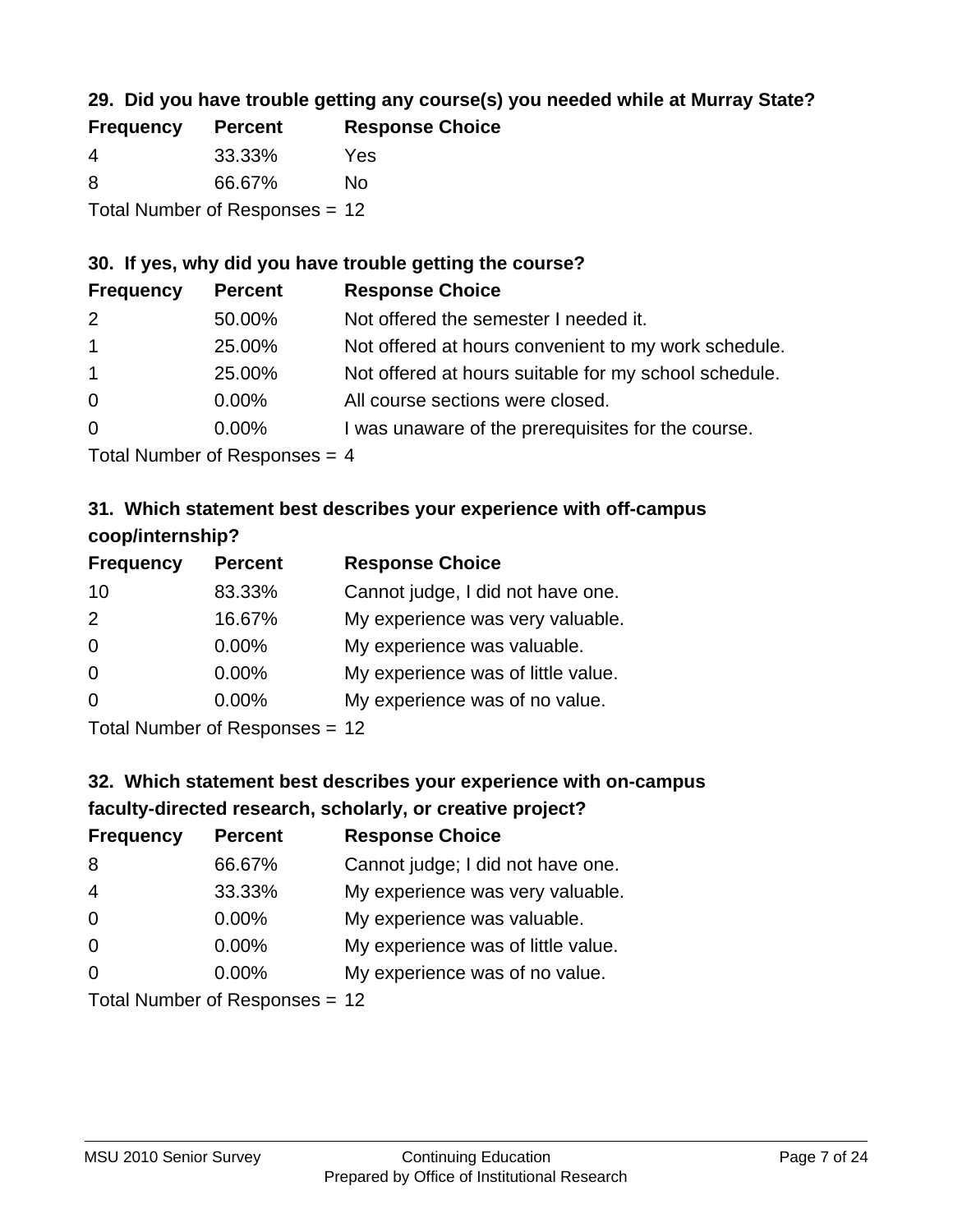#### **33. Which statement best describes your experience with academic advising in your major/area?**

| $\cdots$ your mapproved. |                |                                                       |
|--------------------------|----------------|-------------------------------------------------------|
| <b>Frequency</b>         | <b>Percent</b> | <b>Response Choice</b>                                |
| 0                        | $0.00\%$       | Cannot judge; I did not make use of the opportunity.  |
| 12                       | 100.00%        | I was satisfied with information my adviser provided. |
| $\overline{0}$           | $0.00\%$       | Advice was inaccurate, incomplete, or misleading.     |
| $\overline{0}$           | 0.00%          | My adviser was not available.                         |
|                          |                |                                                       |

Total Number of Responses = 12

## **For questions 34-48, indicate the extent to which you were satisfied.**

| 34. Class size relative to type of course |  |  |  |  |  |  |  |  |
|-------------------------------------------|--|--|--|--|--|--|--|--|
|-------------------------------------------|--|--|--|--|--|--|--|--|

| <b>Frequency</b> | <b>Percent</b>                 | <b>Response Choice</b> |
|------------------|--------------------------------|------------------------|
| -7               | 58.33%                         | Very satisfied         |
| -5               | 41.67%                         | Satisfied              |
| $\Omega$         | $0.00\%$                       | <b>Dissatisfied</b>    |
| $\Omega$         | $0.00\%$                       | Very dissatisfied      |
|                  | Total Number of Responses - 12 |                        |

Total Number of Responses = 12

## **35. Out-of-class availability of faculty**

| <b>Frequency</b> | <b>Percent</b>            | <b>Response Choice</b> |
|------------------|---------------------------|------------------------|
| 8                | 66.67%                    | Very satisfied         |
| 4                | 33.33%                    | Satisfied              |
| $\Omega$         | $0.00\%$                  | <b>Dissatisfied</b>    |
| $\Omega$         | $0.00\%$                  | Very dissatisfied      |
|                  | Total Number of DoEROR 0. |                        |

I otal Number of Responses = 12

## **36. Effectiveness of your high school preparation for college work**

| <b>Frequency</b> | <b>Percent</b>                  | <b>Response Choice</b> |
|------------------|---------------------------------|------------------------|
| .5               | 41.67%                          | Very satisfied         |
| $\mathcal{P}$    | 16.67%                          | Satisfied              |
| 5                | 41.67%                          | <b>Dissatisfied</b>    |
| $\Omega$         | 0.00%                           | Very dissatisfied      |
|                  | Total Number of Reconnect $-12$ |                        |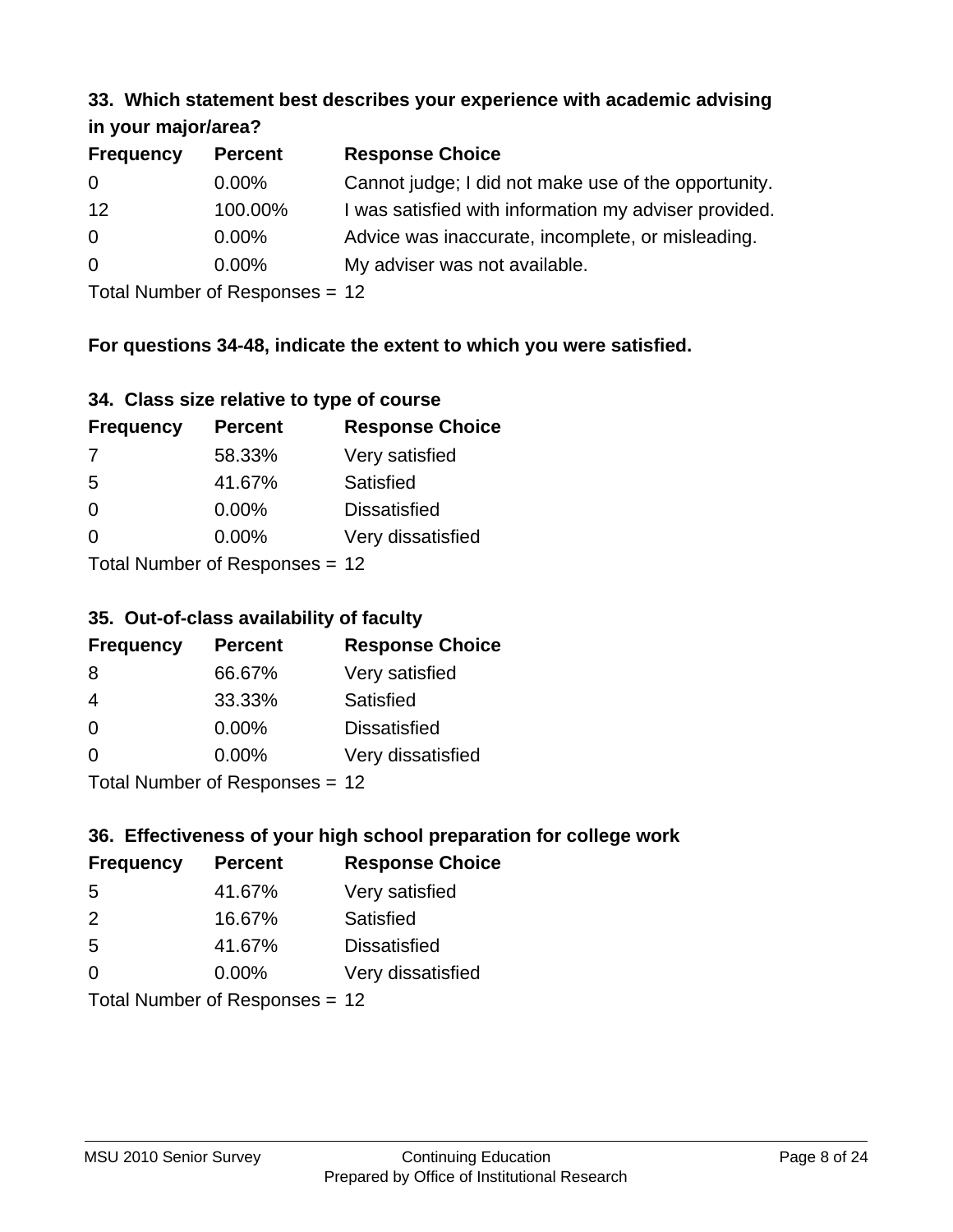## **37. Fairness of faculty in their treatment of individual students**

| <b>Frequency</b> | <b>Percent</b> | <b>Response Choice</b> |
|------------------|----------------|------------------------|
| 8                | 66.67%         | Very satisfied         |
| 4                | 33.33%         | Satisfied              |
| $\Omega$         | $0.00\%$       | <b>Dissatisfied</b>    |
| $\Omega$         | 0.00%          | Very dissatisfied      |
|                  |                |                        |

Total Number of Responses = 12

### **38. Overall quality of instruction at Murray State**

| <b>Frequency</b> | <b>Percent</b> | <b>Response Choice</b> |
|------------------|----------------|------------------------|
| 9                | 75.00%         | Very satisfied         |
| 3                | 25.00%         | Satisfied              |
| $\Omega$         | 0.00%          | <b>Dissatisfied</b>    |
| $\Omega$         | 0.00%          | Very dissatisfied      |
|                  |                |                        |

Total Number of Responses = 12

## **39. Quality of instruction in University Studies (General Education) courses**

| <b>Frequency</b> | <b>Percent</b>            | <b>Response Choice</b> |
|------------------|---------------------------|------------------------|
| 7                | 58.33%                    | Very satisfied         |
| .5               | 41.67%                    | Satisfied              |
| $\Omega$         | $0.00\%$                  | <b>Dissatisfied</b>    |
| $\Omega$         | 0.00%                     | Very dissatisfied      |
|                  | Total Number of Deepensee |                        |

Total Number of Responses = 12

### **40. Quality of instruction in your major**

| <b>Frequency</b> | <b>Percent</b>             | <b>Response Choice</b> |
|------------------|----------------------------|------------------------|
| 9                | 75.00%                     | Very satisfied         |
| 3                | 25.00%                     | Satisfied              |
| $\Omega$         | $0.00\%$                   | <b>Dissatisfied</b>    |
| $\Omega$         | 0.00%                      | Very dissatisfied      |
|                  | Tatal Number of Desperance |                        |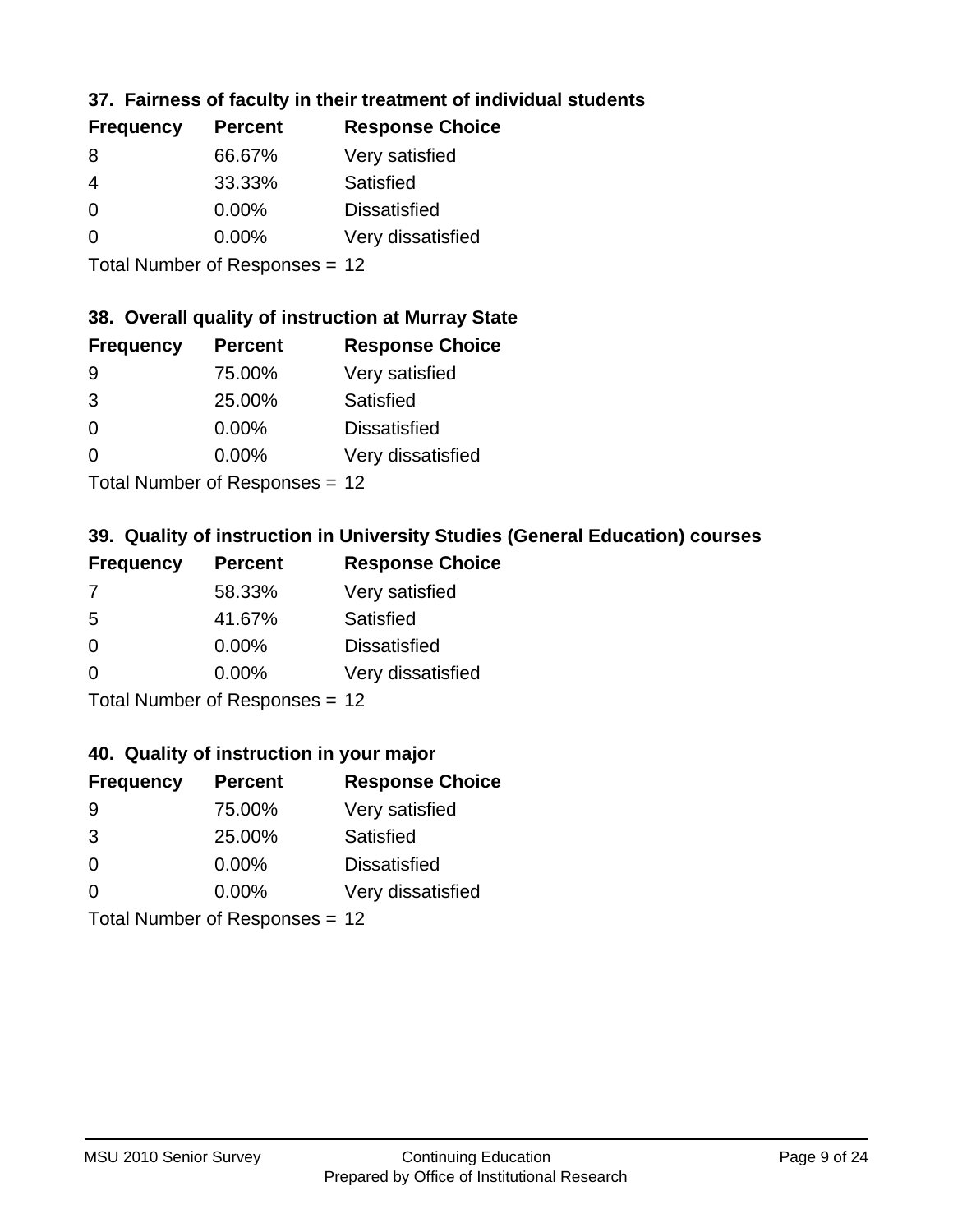## **41. Clarity of program objectives in your major**

| <b>Frequency</b> | <b>Percent</b> | <b>Response Choice</b> |
|------------------|----------------|------------------------|
| 6                | 50.00%         | Very satisfied         |
| 6                | 50.00%         | Satisfied              |
| $\Omega$         | $0.00\%$       | <b>Dissatisfied</b>    |
| ∩                | $0.00\%$       | Very dissatisfied      |
|                  |                |                        |

Total Number of Responses = 12

### **42. Intellectual challenge of the academic program**

| <b>Frequency</b> | <b>Percent</b> | <b>Response Choice</b> |
|------------------|----------------|------------------------|
| 7                | 58.33%         | Very satisfied         |
| .5               | 41.67%         | Satisfied              |
| $\Omega$         | 0.00%          | <b>Dissatisfied</b>    |
| $\Omega$         | 0.00%          | Very dissatisfied      |
|                  |                |                        |

Total Number of Responses = 12

# **43. Encouragement and information from your major department for employment after graduation**

| <b>Frequency</b> | <b>Percent</b>             | <b>Response Choice</b> |
|------------------|----------------------------|------------------------|
| 6                | 50.00%                     | Very satisfied         |
| 4                | 33.33%                     | Satisfied              |
| 2                | 16.67%                     | <b>Dissatisfied</b>    |
| 0                | 0.00%                      | Very dissatisfied      |
|                  | Tatal Manakan af Dannannan |                        |

Total Number of Responses = 12

# **44. Availability of opportunities to engage in a faculty-mentored research,**

### **scholarly, or creative project in your area of study/interest**

| <b>Frequency</b> | <b>Percent</b>                                                                                                                                                                                                                 | <b>Response Choice</b> |
|------------------|--------------------------------------------------------------------------------------------------------------------------------------------------------------------------------------------------------------------------------|------------------------|
| 8                | 66.67%                                                                                                                                                                                                                         | Very satisfied         |
| 4                | 33.33%                                                                                                                                                                                                                         | Satisfied              |
| $\Omega$         | 0.00%                                                                                                                                                                                                                          | <b>Dissatisfied</b>    |
| $\Omega$         | 0.00%                                                                                                                                                                                                                          | Very dissatisfied      |
|                  | The INDIAN Contract Contract in the Contract of The Contract of The Contract of The Contract of The Contract of The Contract of The Contract of The Contract of The Contract of The Contract of The Contract of The Contract o |                        |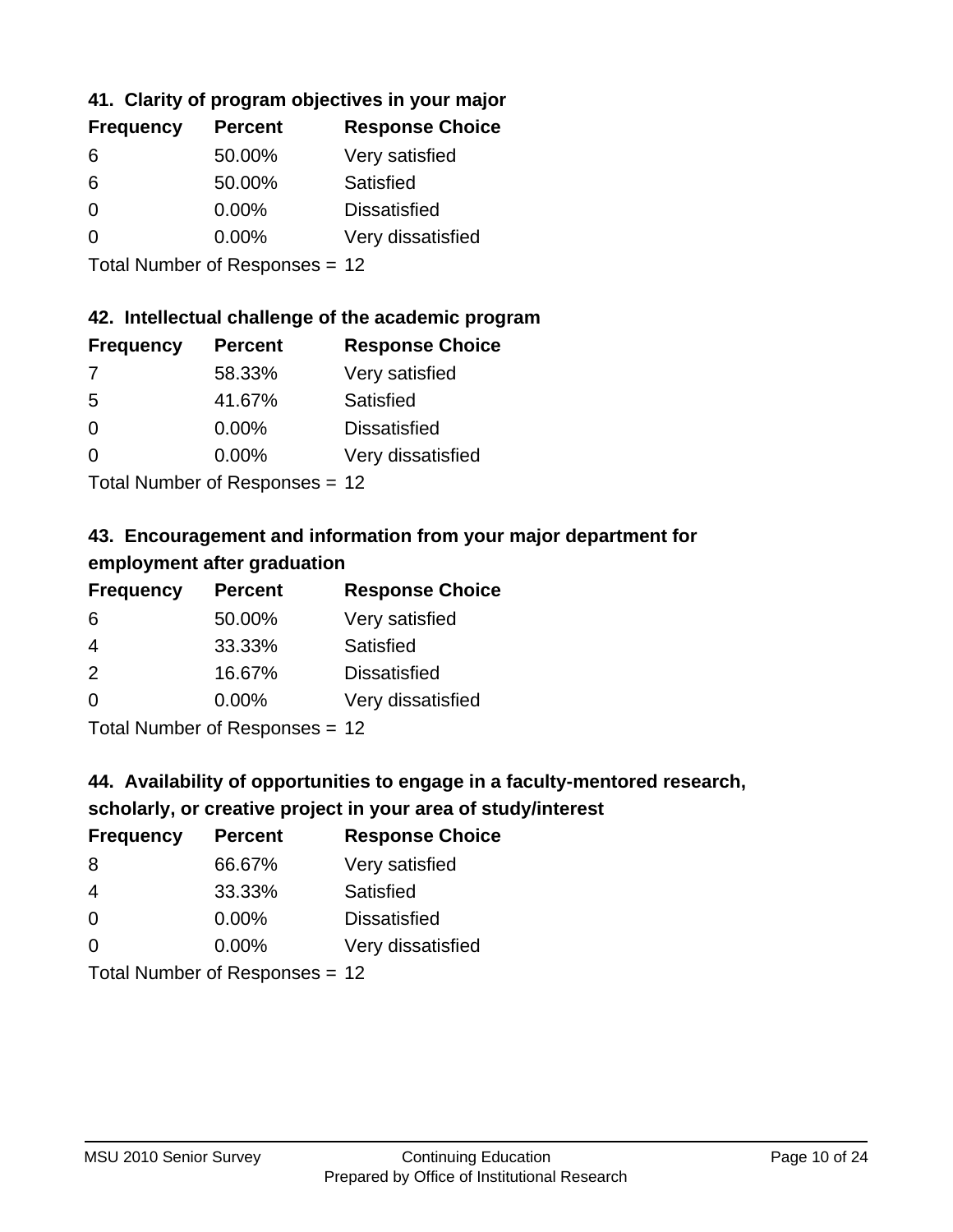### **45. Library hours**

| <b>Frequency</b> | <b>Percent</b> | <b>Response Choice</b> |
|------------------|----------------|------------------------|
| 6                | 50.00%         | Very satisfied         |
| 6                | 50.00%         | Satisfied              |
| 0                | 0.00%          | <b>Dissatisfied</b>    |
| $\Omega$         | 0.00%          | Very dissatisfied      |
|                  |                |                        |

Total Number of Responses = 12

## **46. Effectiveness of library personnel in meeting your information needs**

| <b>Frequency</b> | <b>Percent</b> | <b>Response Choice</b> |
|------------------|----------------|------------------------|
| 6                | 50.00%         | Very satisfied         |
| 6                | 50.00%         | Satisfied              |
| $\Omega$         | 0.00%          | <b>Dissatisfied</b>    |
| $\Omega$         | 0.00%          | Very dissatisfied      |
|                  |                |                        |

Total Number of Responses = 12

#### **47. Access to library resources on hand**

| <b>Frequency</b> | <b>Percent</b>            | <b>Response Choice</b> |
|------------------|---------------------------|------------------------|
| 7                | 58.33%                    | Very satisfied         |
| 5                | 41.67%                    | Satisfied              |
| $\Omega$         | $0.00\%$                  | <b>Dissatisfied</b>    |
| $\Omega$         | $0.00\%$                  | Very dissatisfied      |
|                  | Total Number of Desponses |                        |

Total Number of Responses = 12

### **48. Electronic access to library resources**

| <b>Frequency</b> | <b>Percent</b>                 | <b>Response Choice</b> |
|------------------|--------------------------------|------------------------|
| -7               | 58.33%                         | Very satisfied         |
| -5               | 41.67%                         | Satisfied              |
| $\Omega$         | 0.00%                          | <b>Dissatisfied</b>    |
| $\Omega$         | 0.00%                          | Very dissatisfied      |
|                  | Total Number of Responses = 12 |                        |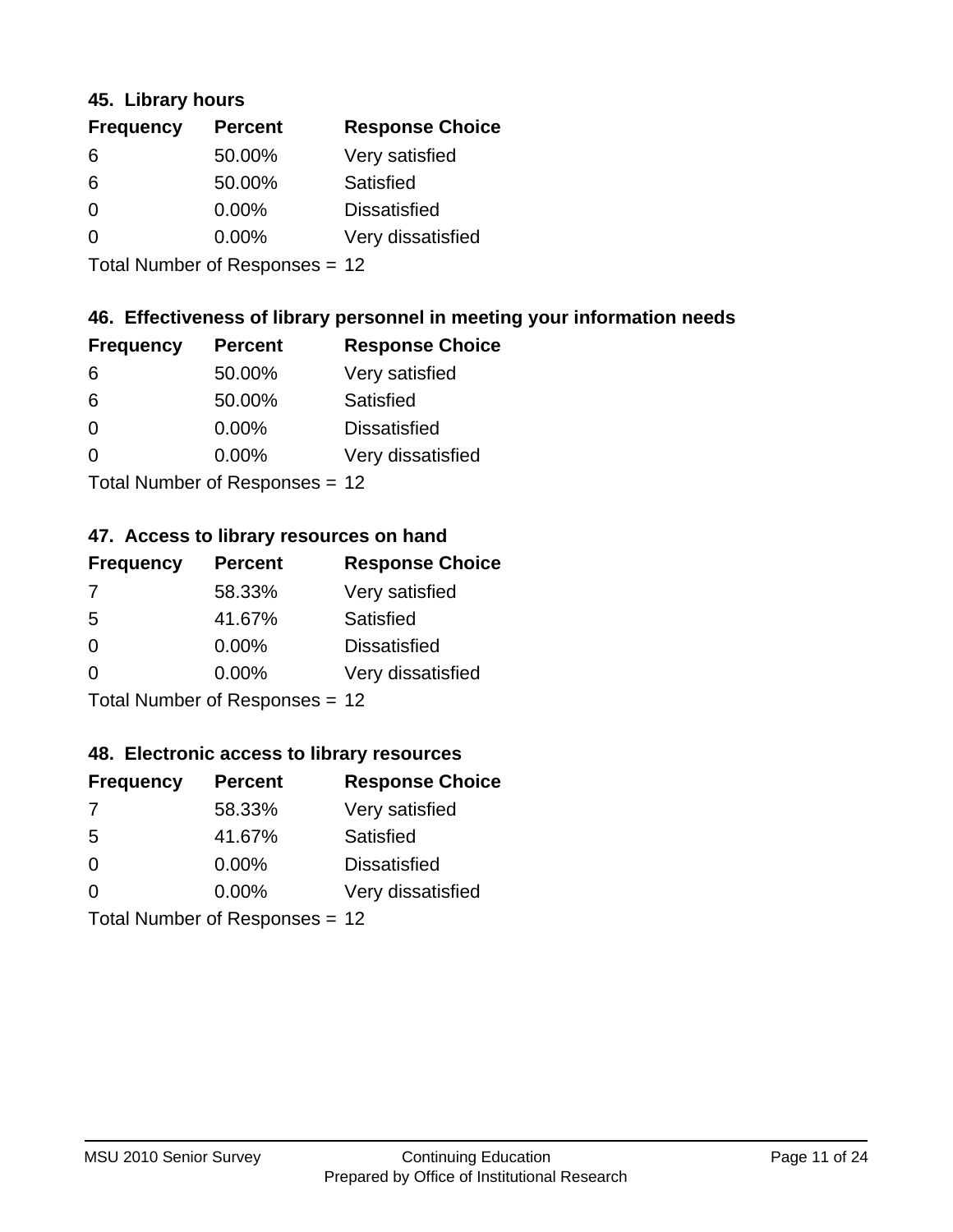**was in helping you achieve these goals. For questions 49-55, please indicate how effective University Studies at MSU** 

## **49. Writing Skills**

| <b>Frequency</b> | <b>Percent</b>                 | <b>Response Choice</b> |
|------------------|--------------------------------|------------------------|
| 6                | 60.00%                         | Very effective         |
| $\overline{4}$   | 40.00%                         | Effective              |
| $\Omega$         | $0.00\%$                       | Ineffective            |
| $\Omega$         | $0.00\%$                       | Very ineffective       |
|                  | Total Number of Responses = 10 |                        |

**50. Speaking Skills**

| <b>Frequency</b>               | <b>Percent</b> | <b>Response Choice</b> |
|--------------------------------|----------------|------------------------|
| -5                             | 50.00%         | Very effective         |
| 5                              | 50.00%         | Effective              |
| $\Omega$                       | 0.00%          | Ineffective            |
| $\Omega$                       | 0.00%          | Very ineffective       |
| Total Number of Poenonces - 10 |                |                        |

Total Number of Responses = 10

## **51. Critical Thinking Skills**

| <b>Frequency</b> | <b>Percent</b>            | <b>Response Choice</b> |
|------------------|---------------------------|------------------------|
| 6                | 54.55%                    | Very effective         |
| 5                | 45.45%                    | Effective              |
| $\Omega$         | 0.00%                     | Ineffective            |
| $\Omega$         | 0.00%                     | Very ineffective       |
|                  | Total Number of Desponses |                        |

Total Number of Responses = 11

## **52. Computer Technology**

| <b>Frequency</b>               | <b>Percent</b> | <b>Response Choice</b> |
|--------------------------------|----------------|------------------------|
| .5                             | 45.45%         | Very effective         |
| 6                              | 54.55%         | Effective              |
| $\Omega$                       | $0.00\%$       | Ineffective            |
| $\Omega$                       | 0.00%          | Very ineffective       |
| Total Number of Responses = 11 |                |                        |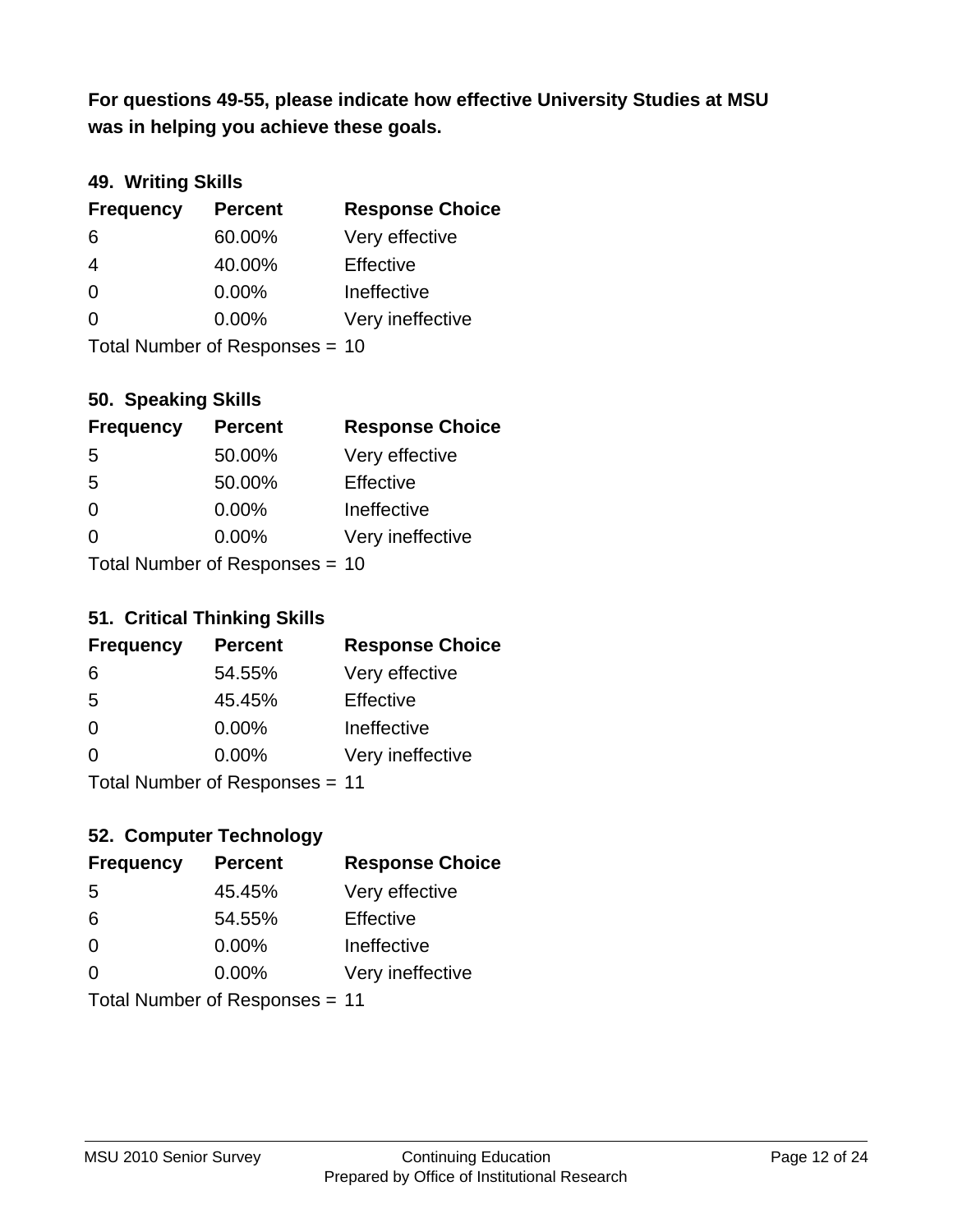## **53. General Knowledge in the liberal arts and sciences**

| <b>Frequency</b> | <b>Percent</b> | <b>Response Choice</b> |
|------------------|----------------|------------------------|
| 6                | 54.55%         | Very effective         |
| 4                | 36.36%         | Effective              |
|                  | 9.09%          | Ineffective            |
| $\Omega$         | 0.00%          | Very ineffective       |
|                  |                |                        |

Total Number of Responses = 11

## **54. International Perspectives**

| <b>Frequency</b> | <b>Percent</b> | <b>Response Choice</b> |
|------------------|----------------|------------------------|
| -5               | 45.45%         | Very effective         |
| -5               | 45.45%         | Effective              |
| 1                | 9.09%          | Ineffective            |
| $\Omega$         | 0.00%          | Very ineffective       |
|                  |                |                        |

Total Number of Responses = 11

### **55. Stimulation of interest in areas outside your chosen field of study**

| <b>Frequency</b> | <b>Percent</b>            | <b>Response Choice</b> |
|------------------|---------------------------|------------------------|
| 6                | 54.55%                    | Very effective         |
| $\overline{4}$   | 36.36%                    | Effective              |
| -1               | 9.09%                     | Ineffective            |
| $\Omega$         | 0.00%                     | Very ineffective       |
|                  | Total Number of Deepensee |                        |

Total Number of Responses = 11

# **For questions 56-83, please indicate how satisfactorily the following met your needs**

#### **56. African-American Student Services**

| <b>Frequency</b> | <b>Percent</b>                 | <b>Response Choice</b> |
|------------------|--------------------------------|------------------------|
| 11               | 91.67%                         | Did not use            |
| $\mathbf 1$      | 8.33%                          | Very satisfied         |
| $\Omega$         | 0.00%                          | Satisfied              |
| $\Omega$         | $0.00\%$                       | <b>Dissatisfied</b>    |
| $\Omega$         | 0.00%                          | Very dissatisfied      |
|                  | Total Number of Responses = 12 |                        |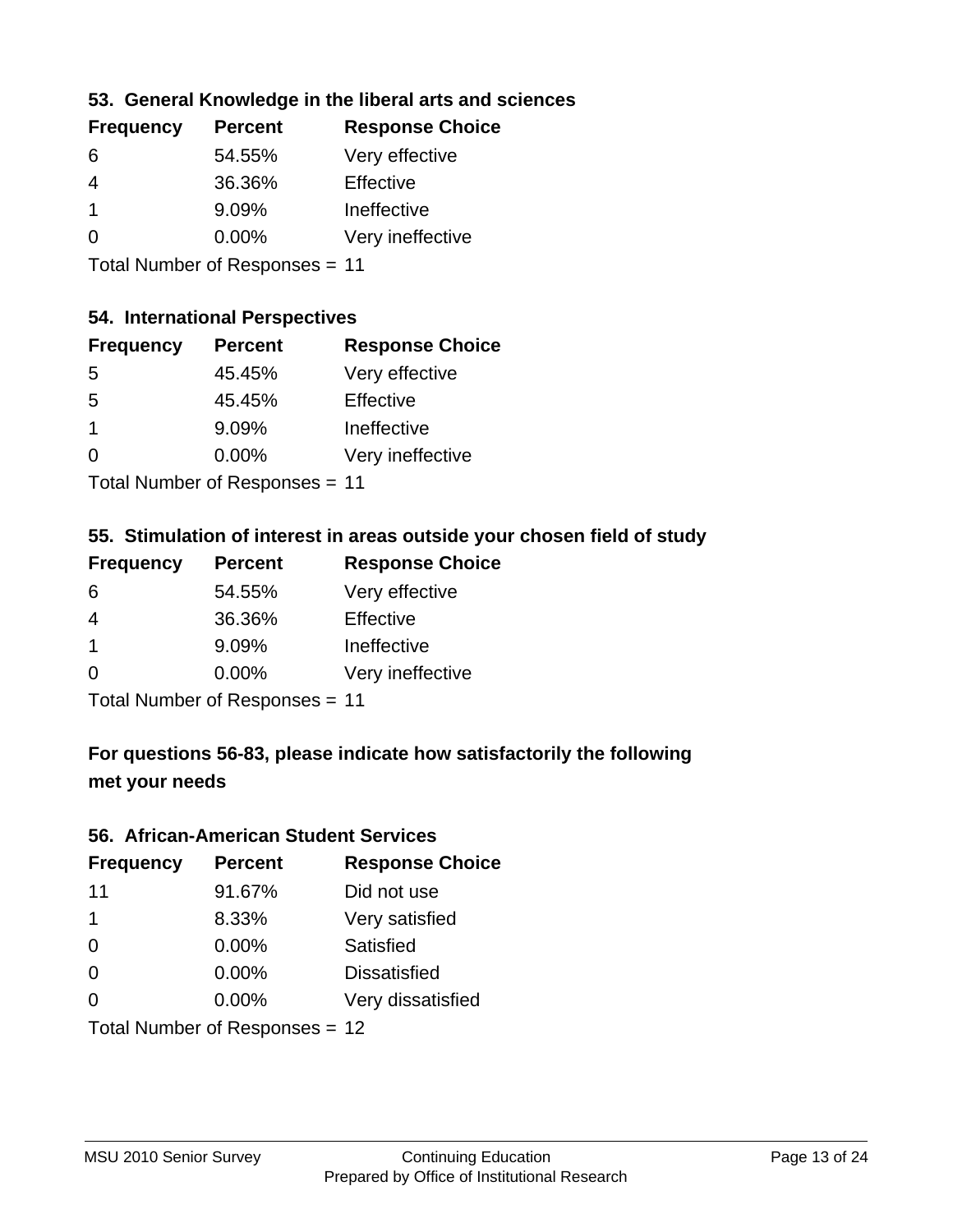### **57. Career Services Office**

| <b>Frequency</b> | <b>Percent</b> | <b>Response Choice</b> |
|------------------|----------------|------------------------|
|                  | 75.00%         | Did not use            |
| 1                | 8.33%          | Very satisfied         |
| 2                | 16.67%         | Satisfied              |
| O                | $0.00\%$       | <b>Dissatisfied</b>    |
|                  | $0.00\%$       | Very dissatisfied      |
|                  |                |                        |

Total Number of Responses = 12

## **58. Counseling and Testing Center**

| <b>Frequency</b>             | <b>Percent</b> | <b>Response Choice</b> |
|------------------------------|----------------|------------------------|
| 11                           | 91.67%         | Did not use            |
| 1                            | 8.33%          | Very satisfied         |
| 0                            | $0.00\%$       | <b>Satisfied</b>       |
| $\Omega$                     | 0.00%          | <b>Dissatisfied</b>    |
| 0                            | $0.00\%$       | Very dissatisfied      |
| $Total Number of DoEROROR -$ |                |                        |

Total Number of Responses = 12

#### **59. Cultural programming and activities**

| <b>Frequency</b> | <b>Percent</b>                  | <b>Response Choice</b> |
|------------------|---------------------------------|------------------------|
| 10               | 83.33%                          | Did not use            |
| $\mathbf 1$      | 8.33%                           | Very satisfied         |
| -1               | 8.33%                           | Satisfied              |
| $\Omega$         | 0.00%                           | <b>Dissatisfied</b>    |
| $\Omega$         | $0.00\%$                        | Very dissatisfied      |
|                  | $Total$ Number of Despanses $-$ |                        |

I otal Number of Responses = 12

### **60. E-study courses**

| <b>Frequency</b> | <b>Percent</b>                 | <b>Response Choice</b> |
|------------------|--------------------------------|------------------------|
| 2                | 16.67%                         | Did not use            |
| 7                | 58.33%                         | Very satisfied         |
| 3                | 25.00%                         | Satisfied              |
| $\Omega$         | $0.00\%$                       | <b>Dissatisfied</b>    |
| $\Omega$         | 0.00%                          | Very dissatisfied      |
|                  | Total Number of Responses = 12 |                        |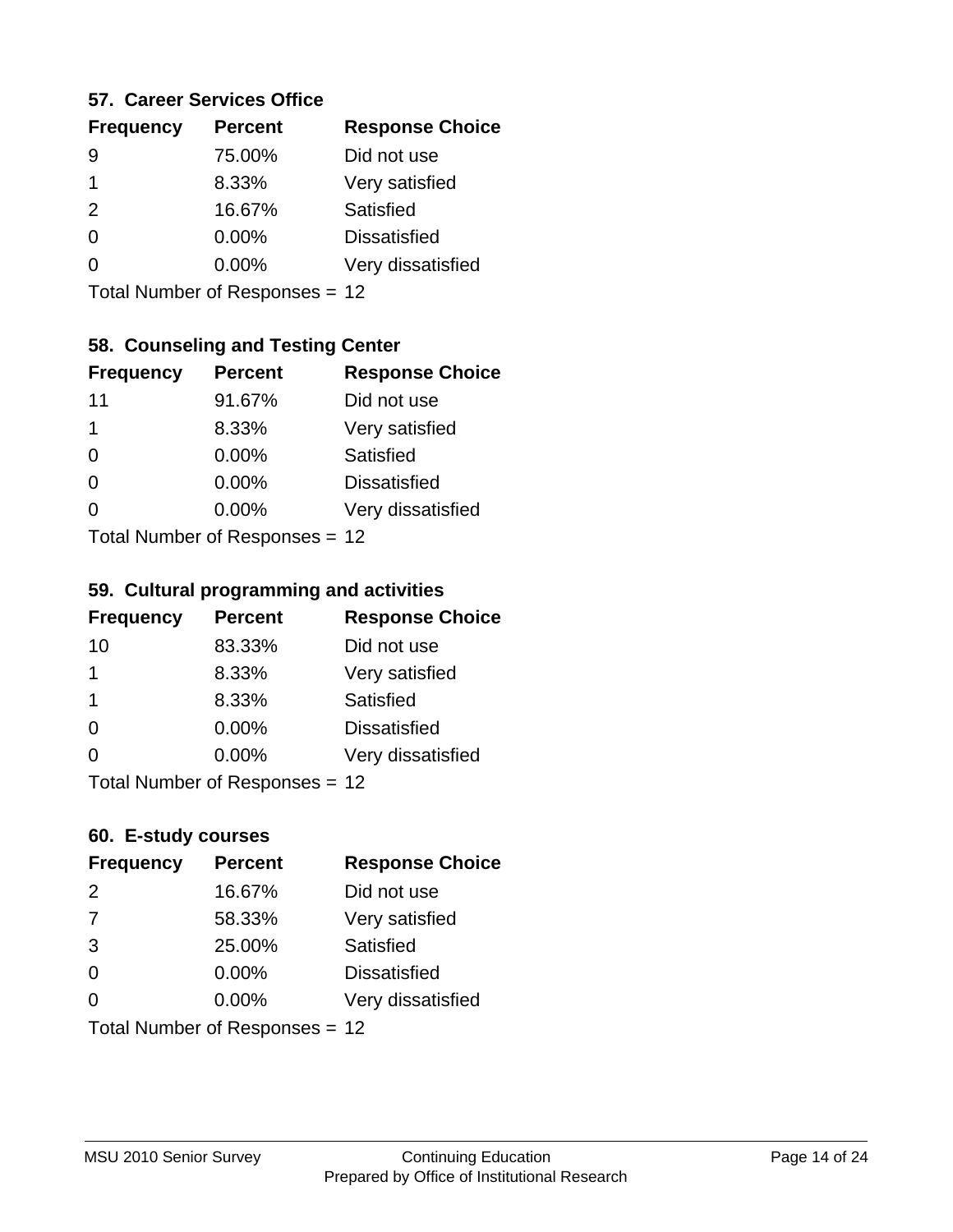#### **61. Food Services**

| <b>Frequency</b> | <b>Percent</b> | <b>Response Choice</b> |
|------------------|----------------|------------------------|
| 8                | 66.67%         | Did not use            |
| 3                | 25.00%         | Very satisfied         |
| -1               | 8.33%          | Satisfied              |
| 0                | $0.00\%$       | <b>Dissatisfied</b>    |
| O                | $0.00\%$       | Very dissatisfied      |
|                  |                |                        |

Total Number of Responses = 12

## **62. Greek life and activities**

| <b>Frequency</b> | <b>Percent</b>                 | <b>Response Choice</b> |
|------------------|--------------------------------|------------------------|
| 10               | 83.33%                         | Did not use            |
| 2                | 16.67%                         | Very satisfied         |
| $\Omega$         | 0.00%                          | Satisfied              |
| $\Omega$         | 0.00%                          | <b>Dissatisfied</b>    |
| O                | 0.00%                          | Very dissatisfied      |
|                  | Total Number of Responses = 12 |                        |

#### **63. Health Services**

| <b>Frequency</b> | <b>Percent</b>            | <b>Response Choice</b> |
|------------------|---------------------------|------------------------|
| 8                | 66.67%                    | Did not use            |
| $\Omega$         | 0.00%                     | Very satisfied         |
| $\overline{4}$   | 33.33%                    | Satisfied              |
| $\Omega$         | 0.00%                     | <b>Dissatisfied</b>    |
| $\Omega$         | 0.00%                     | Very dissatisfied      |
|                  | Total Number of Desponses |                        |

Total Number of Responses = 12

## **64. Honor Societies/Departmental Clubs/Special Interest Organizations**

| <b>Frequency</b> | <b>Percent</b>                 | <b>Response Choice</b> |
|------------------|--------------------------------|------------------------|
| 10               | 83.33%                         | Did not use            |
| $\Omega$         | 0.00%                          | Very satisfied         |
| 2                | 16.67%                         | Satisfied              |
| $\Omega$         | 0.00%                          | <b>Dissatisfied</b>    |
| $\Omega$         | 0.00%                          | Very dissatisfied      |
|                  | Total Number of Responses = 12 |                        |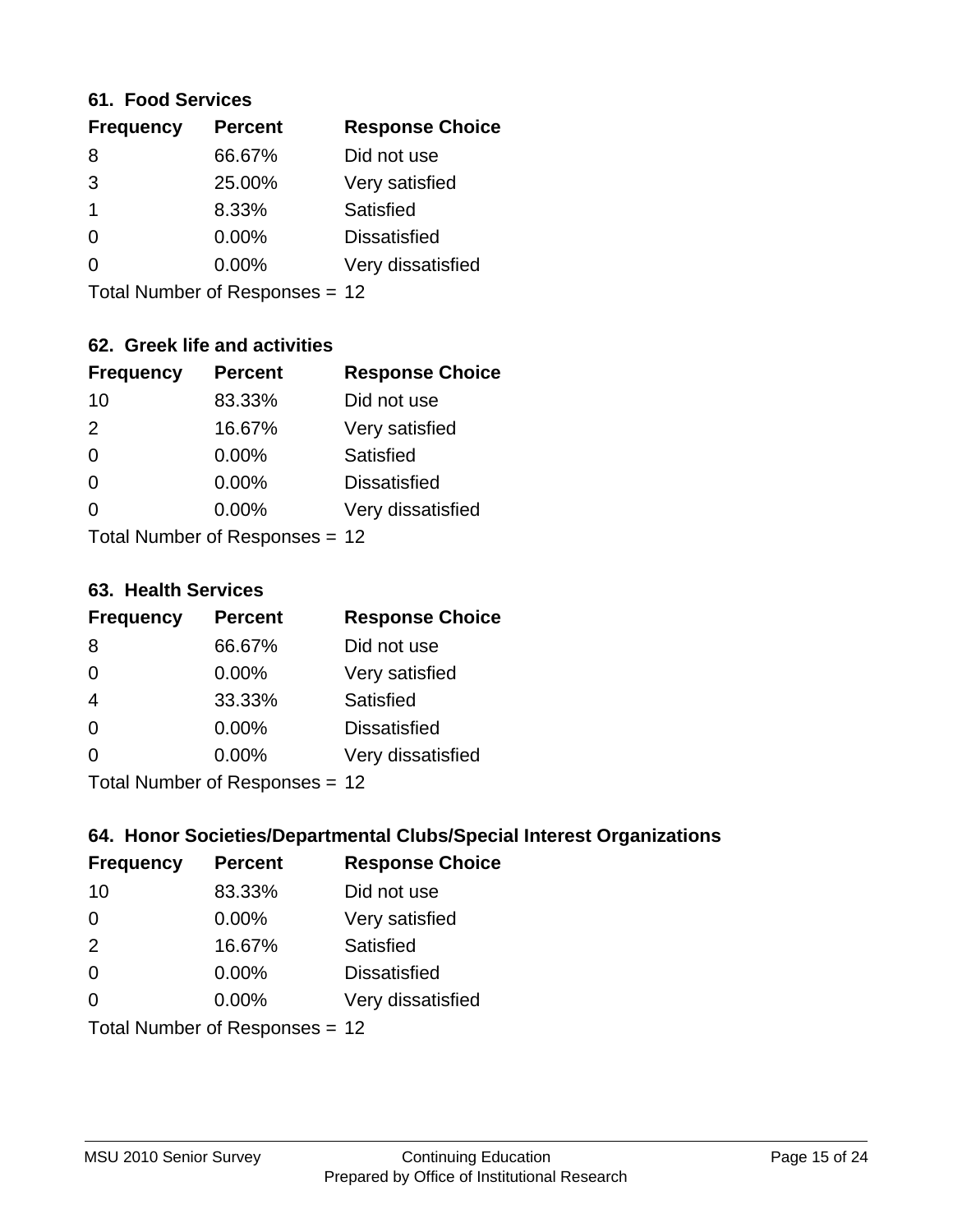### **65. International Programs and activities**

| <b>Frequency</b> | <b>Percent</b> | <b>Response Choice</b> |
|------------------|----------------|------------------------|
| 11               | 91.67%         | Did not use            |
| 0                | $0.00\%$       | Very satisfied         |
| O                | $0.00\%$       | Satisfied              |
| 1                | 8.33%          | <b>Dissatisfied</b>    |
|                  | $0.00\%$       | Very dissatisfied      |
|                  |                |                        |

Total Number of Responses = 12

## **66. International student support services**

| <b>Frequency</b> | <b>Percent</b>                  | <b>Response Choice</b> |
|------------------|---------------------------------|------------------------|
| 12               | 100.00%                         | Did not use            |
| $\overline{0}$   | 0.00%                           | Very satisfied         |
| $\Omega$         | $0.00\%$                        | <b>Satisfied</b>       |
| $\Omega$         | 0.00%                           | <b>Dissatisfied</b>    |
| 0                | $0.00\%$                        | Very dissatisfied      |
|                  | $Total$ Number of Despasses $-$ |                        |

Total Number of Responses = 12

### **67. Intramural Sports and Recreation**

| <b>Frequency</b> | <b>Percent</b>                 | <b>Response Choice</b> |
|------------------|--------------------------------|------------------------|
| 9                | 75.00%                         | Did not use            |
| 2                | 16.67%                         | Very satisfied         |
| -1               | 8.33%                          | Satisfied              |
| $\Omega$         | 0.00%                          | <b>Dissatisfied</b>    |
| $\Omega$         | 0.00%                          | Very dissatisfied      |
|                  | Total Number of Poenances - 12 |                        |

I otal Number of Responses = 12

## **68. Lowry Center/Community College**

| <b>Frequency</b> | <b>Percent</b>                 | <b>Response Choice</b> |
|------------------|--------------------------------|------------------------|
| 12               | 100.00%                        | Did not use            |
| $\Omega$         | 0.00%                          | Very satisfied         |
| $\Omega$         | 0.00%                          | Satisfied              |
| $\Omega$         | $0.00\%$                       | <b>Dissatisfied</b>    |
| $\Omega$         | $0.00\%$                       | Very dissatisfied      |
|                  | Total Number of Responses = 12 |                        |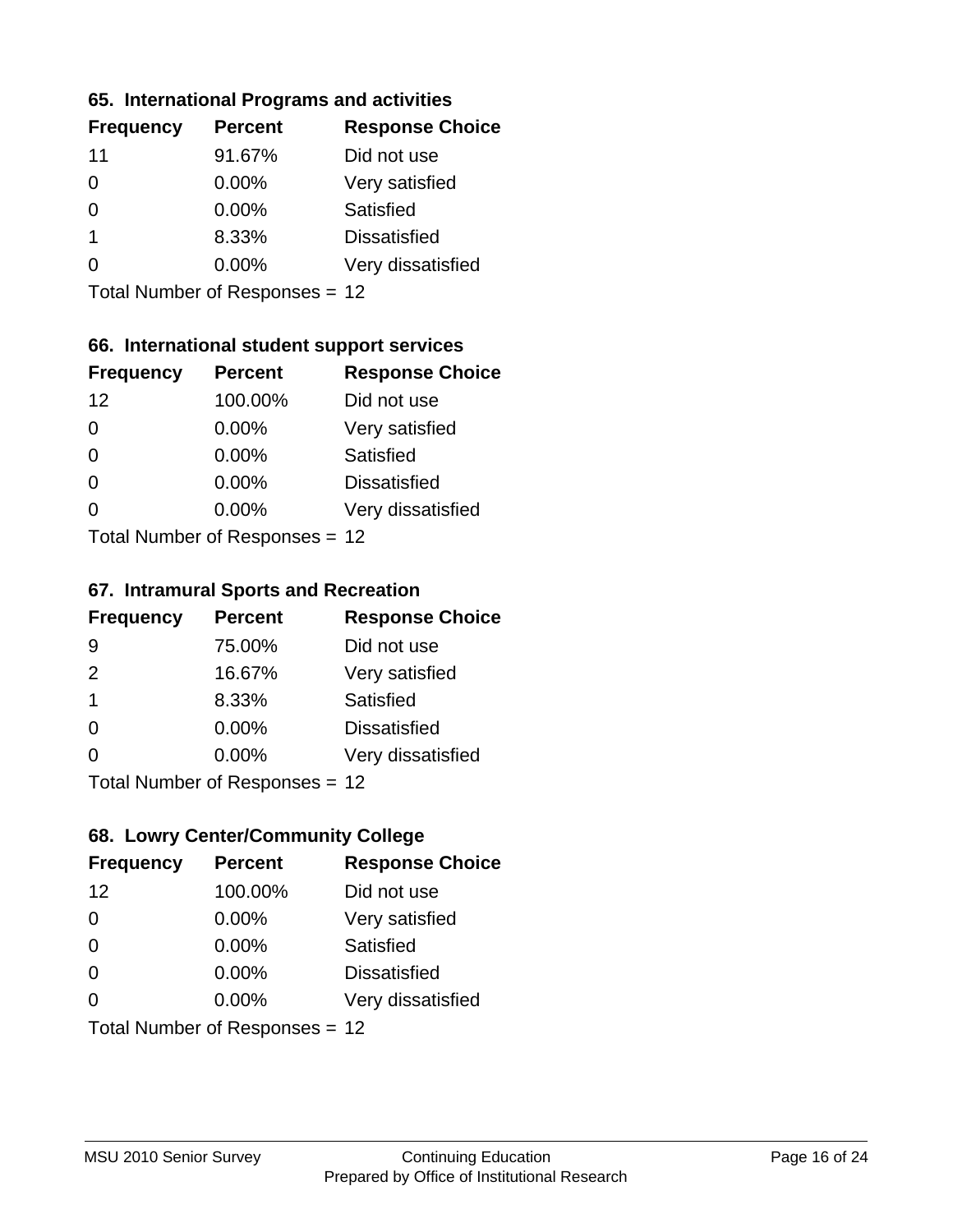## **69. Library**

| <b>Frequency</b> | <b>Percent</b> | <b>Response Choice</b> |
|------------------|----------------|------------------------|
| $\overline{4}$   | 33.33%         | Did not use            |
| 6                | 50.00%         | Very satisfied         |
| 2                | 16.67%         | Satisfied              |
| 0                | 0.00%          | <b>Dissatisfied</b>    |
| $\Omega$         | 0.00%          | Very dissatisfied      |
|                  |                |                        |

Total Number of Responses = 12

## **70. MAP Report**

| <b>Frequency</b> | <b>Percent</b>                 | <b>Response Choice</b> |
|------------------|--------------------------------|------------------------|
| 1                | 8.33%                          | Did not use            |
| $\overline{7}$   | 58.33%                         | Very satisfied         |
| 3                | 25.00%                         | Satisfied              |
| 1                | 8.33%                          | <b>Dissatisfied</b>    |
|                  | $0.00\%$                       | Very dissatisfied      |
|                  | Total Number of Responses = 12 |                        |

### **71. MSU Web site**

| <b>Frequency</b> | <b>Percent</b>                 | <b>Response Choice</b> |
|------------------|--------------------------------|------------------------|
| 1                | 8.33%                          | Did not use            |
| 10               | 83.33%                         | Very satisfied         |
| -1               | 8.33%                          | Satisfied              |
| $\Omega$         | 0.00%                          | <b>Dissatisfied</b>    |
| ∩                | 0.00%                          | Very dissatisfied      |
|                  | Total Number of Responses = 12 |                        |

## **72. NCAA Sports**

| <b>Frequency</b> | <b>Percent</b>                 | <b>Response Choice</b> |
|------------------|--------------------------------|------------------------|
| 8                | 66.67%                         | Did not use            |
| $\mathbf 1$      | 8.33%                          | Very satisfied         |
| 3                | 25.00%                         | Satisfied              |
| $\Omega$         | 0.00%                          | <b>Dissatisfied</b>    |
| $\Omega$         | 0.00%                          | Very dissatisfied      |
|                  | Total Number of Responses = 12 |                        |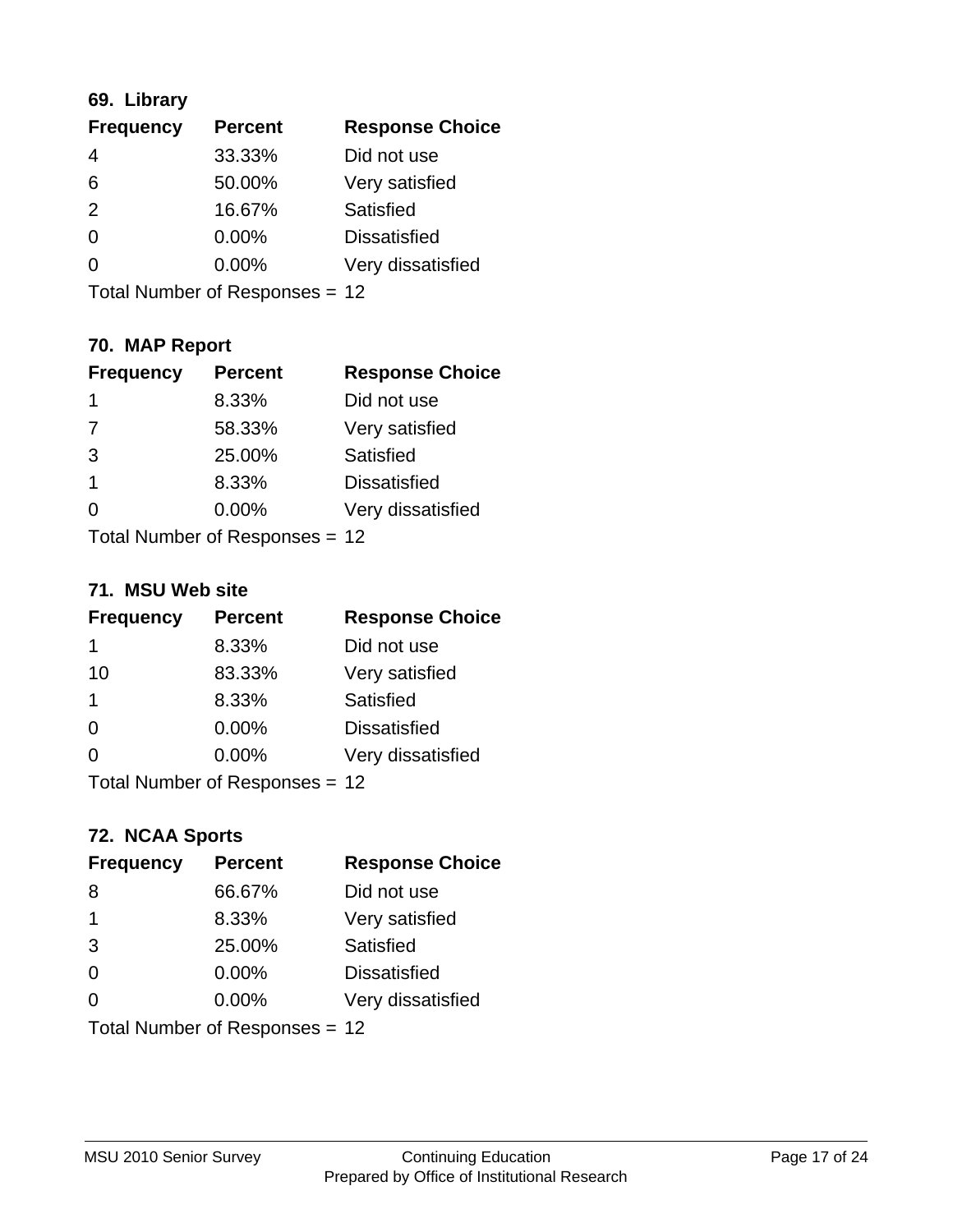### **73. Online courses that are not e-study**

| <b>Frequency</b> | <b>Percent</b> | <b>Response Choice</b> |
|------------------|----------------|------------------------|
| 4                | 33.33%         | Did not use            |
| 6                | 50.00%         | Very satisfied         |
| $\mathcal{P}$    | 16.67%         | Satisfied              |
| 0                | $0.00\%$       | <b>Dissatisfied</b>    |
|                  | $0.00\%$       | Very dissatisfied      |
|                  |                |                        |

Total Number of Responses = 12

## **74. Racer Touch Registration**

| <b>Frequency</b>           | <b>Percent</b> | <b>Response Choice</b> |
|----------------------------|----------------|------------------------|
| $\Omega$                   | 0.00%          | Did not use            |
| 8                          | 66.67%         | Very satisfied         |
| 3                          | 25.00%         | <b>Satisfied</b>       |
| 1                          | 8.33%          | <b>Dissatisfied</b>    |
| 0                          | $0.00\%$       | Very dissatisfied      |
| Total Number of Deepersoon |                |                        |

Total Number of Responses = 12

## **75. Residential College programming and activities**

| <b>Frequency</b>                | <b>Percent</b> | <b>Response Choice</b> |
|---------------------------------|----------------|------------------------|
| 8                               | 66.67%         | Did not use            |
| 2                               | 16.67%         | Very satisfied         |
| 2                               | 16.67%         | Satisfied              |
| $\Omega$                        | 0.00%          | <b>Dissatisfied</b>    |
| $\Omega$                        | $0.00\%$       | Very dissatisfied      |
| $Total Number of Denonose = 12$ |                |                        |

I otal Number of Responses = 12

### **76. Scholarships/grants/student employment**

| <b>Frequency</b> | <b>Percent</b>                 | <b>Response Choice</b> |
|------------------|--------------------------------|------------------------|
| -7               | 58.33%                         | Did not use            |
| 2                | 16.67%                         | Very satisfied         |
| 2                | 16.67%                         | Satisfied              |
| $\mathbf 1$      | 8.33%                          | <b>Dissatisfied</b>    |
| 0                | 0.00%                          | Very dissatisfied      |
|                  | Total Number of Responses = 12 |                        |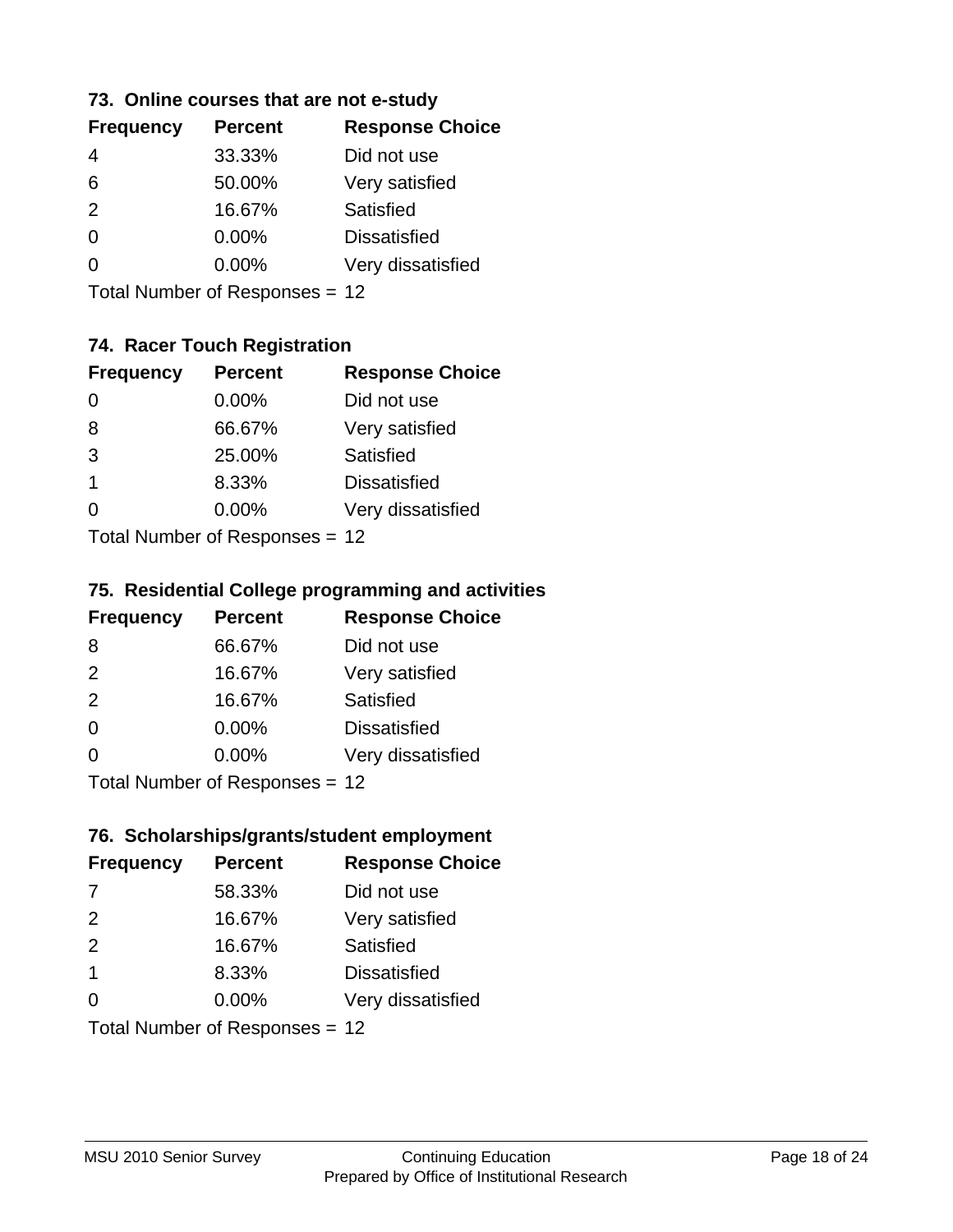### **77. Security Services**

| <b>Frequency</b> | <b>Percent</b> | <b>Response Choice</b> |
|------------------|----------------|------------------------|
| 9                | 75.00%         | Did not use            |
| $\mathcal{P}$    | 16.67%         | Very satisfied         |
| -1               | 8.33%          | Satisfied              |
| 0                | $0.00\%$       | <b>Dissatisfied</b>    |
| O                | $0.00\%$       | Very dissatisfied      |
|                  |                |                        |

Total Number of Responses = 12

## **78. Services for non-traditional students**

| <b>Frequency</b>            | <b>Percent</b> | <b>Response Choice</b> |
|-----------------------------|----------------|------------------------|
| 9                           | 75.00%         | Did not use            |
| 3                           | 25.00%         | Very satisfied         |
| $\Omega$                    | $0.00\%$       | <b>Satisfied</b>       |
| $\Omega$                    | 0.00%          | <b>Dissatisfied</b>    |
| 0                           | $0.00\%$       | Very dissatisfied      |
| Total Number of Despanses - |                |                        |

Total Number of Responses = 12

## **79. Student Support Services (Trio)**

| <b>Frequency</b> | <b>Percent</b>               | <b>Response Choice</b> |
|------------------|------------------------------|------------------------|
| -9               | 75.00%                       | Did not use            |
| 3                | 25.00%                       | Very satisfied         |
| $\Omega$         | $0.00\%$                     | Satisfied              |
| $\Omega$         | 0.00%                        | <b>Dissatisfied</b>    |
| 0                | $0.00\%$                     | Very dissatisfied      |
|                  | $Total Number of Denonce 42$ |                        |

Total Number of Responses = 12

## **80. Student PIN System**

| <b>Frequency</b>               | <b>Percent</b> | <b>Response Choice</b> |
|--------------------------------|----------------|------------------------|
| 0                              | 0.00%          | Did not use            |
| 6                              | 50.00%         | Very satisfied         |
| $\overline{4}$                 | 33.33%         | Satisfied              |
| 2                              | 16.67%         | <b>Dissatisfied</b>    |
| 0                              | $0.00\%$       | Very dissatisfied      |
| Total Number of Responses = 12 |                |                        |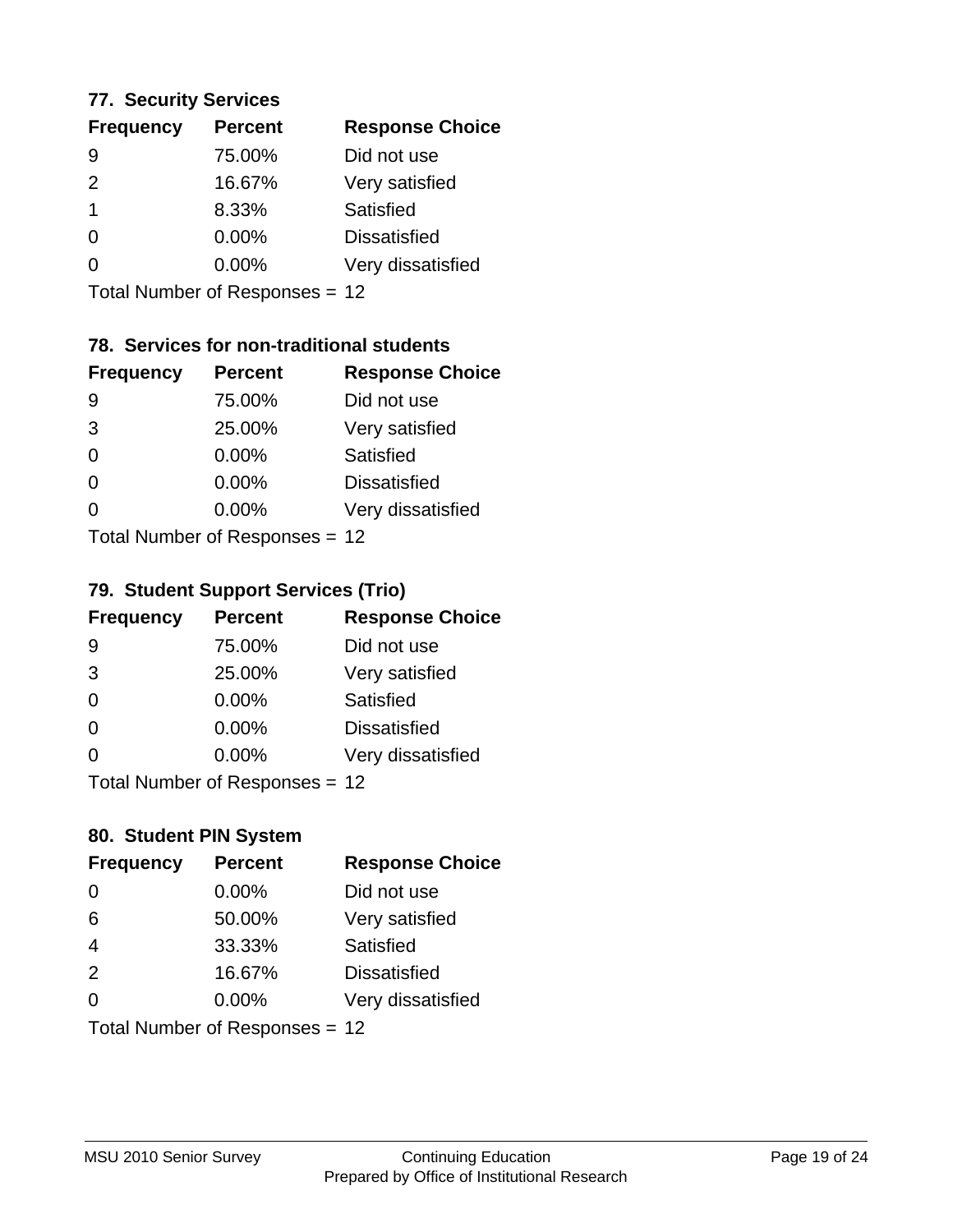## **81. Student Records/Transcript Services**

| <b>Percent</b> | <b>Response Choice</b> |
|----------------|------------------------|
| $0.00\%$       | Did not use            |
| 75.00%         | Very satisfied         |
| 25.00%         | Satisfied              |
| 0.00%          | <b>Dissatisfied</b>    |
| $0.00\%$       | Very dissatisfied      |
|                |                        |

Total Number of Responses = 12

## **82. Computer and Internet access for study and research needs**

| <b>Frequency</b>          | <b>Percent</b> | <b>Response Choice</b> |
|---------------------------|----------------|------------------------|
| 1                         | 8.33%          | Did not use            |
| 8                         | 66.67%         | Very satisfied         |
| 3                         | 25.00%         | Satisfied              |
| $\Omega$                  | 0.00%          | <b>Dissatisfied</b>    |
| ∩                         | 0.00%          | Very dissatisfied      |
| Total Number of Desponses |                |                        |

Total Number of Responses = 12

### **83. Women's Center**

| <b>Frequency</b>           | <b>Percent</b> | <b>Response Choice</b> |  |
|----------------------------|----------------|------------------------|--|
| 10                         | 83.33%         | Did not use            |  |
|                            | 8.33%          | Very satisfied         |  |
| -1                         | 8.33%          | Satisfied              |  |
| $\Omega$                   | 0.00%          | <b>Dissatisfied</b>    |  |
| $\Omega$                   | $0.00\%$       | Very dissatisfied      |  |
| Tatal Number of Desperance |                |                        |  |

Total Number of Responses = 12

## **84. To what extent did you participate in Residential College activities?**

| <b>Frequency</b> | <b>Percent</b>             | <b>Response Choice</b> |
|------------------|----------------------------|------------------------|
| 9                | 75.00%                     | Did not participate    |
| $\mathcal{P}$    | 16.67%                     | Frequently             |
| $\Omega$         | 0.00%                      | Occasionally           |
|                  | 8.33%                      | Seldom                 |
|                  | Total Number of Denonone – |                        |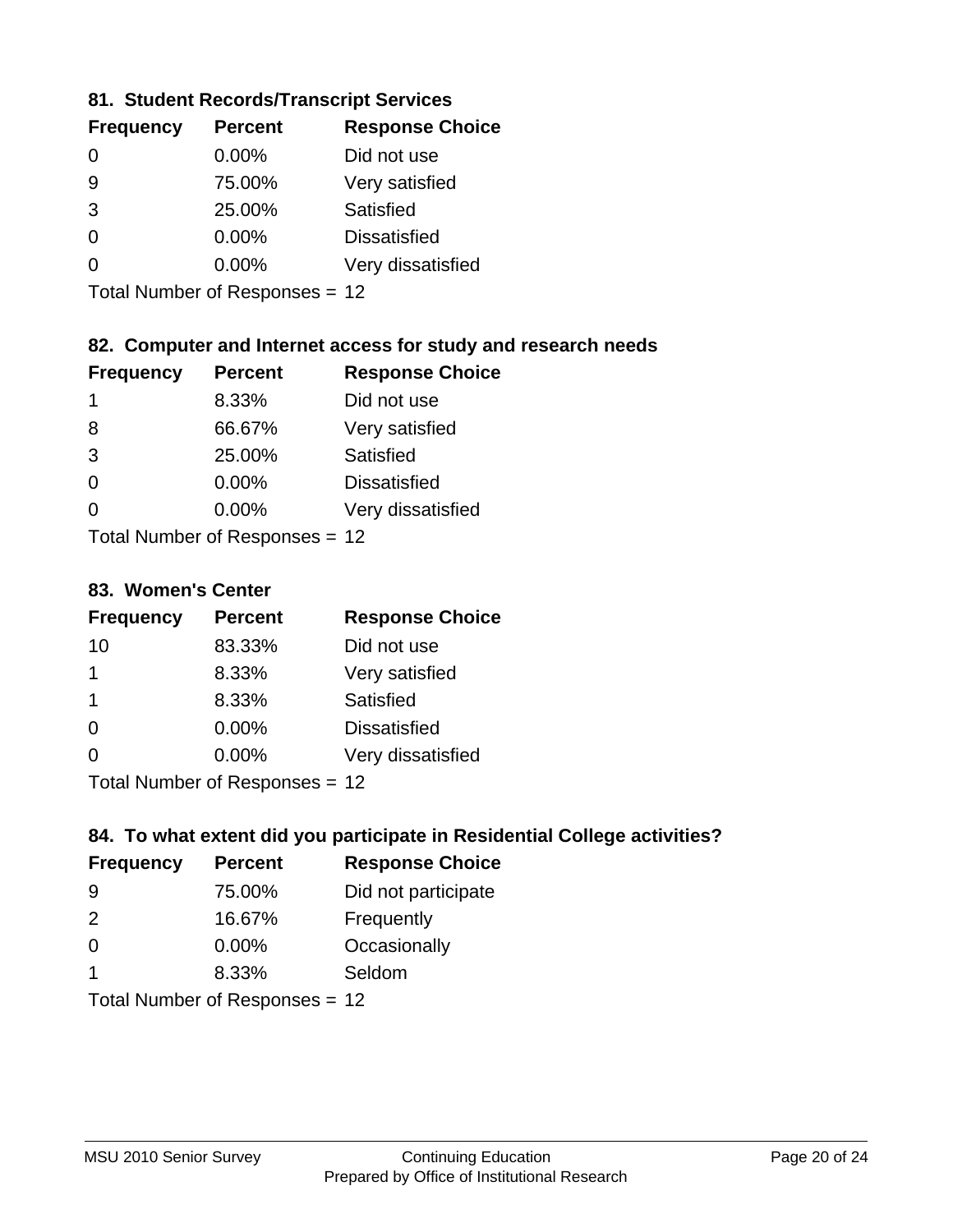| <b>Frequency</b> | <b>Percent</b> | <b>Response Choice</b>                 |
|------------------|----------------|----------------------------------------|
| -7               | 58.33%         | Not familiar with Residential Colleges |
| 3                | 25.00%         | Very positive                          |
| 2                | 16.67%         | <b>Positive</b>                        |
| $\overline{0}$   | 0.00%          | <b>Negative</b>                        |
| -0               | $0.00\%$       | Very negative                          |
|                  |                |                                        |

## **85. Which phrase best describes your opinion of Residential Colleges?**

Total Number of Responses = 12

#### **Questions 86-95**

**University Graduate." Please indicate how effective your MSU experience was in The University has formulated ten desired "Characteristics of the Murray State enhancing your abilities in each area.**

**86. Engage in mature, independent and creative thought and express that thought effectively in oral and written communication;**

| <b>Frequency</b> | <b>Percent</b> | <b>Response Choice</b> |
|------------------|----------------|------------------------|
| 6                | 50.00%         | Very effective         |
| 6                | 50.00%         | Effective              |
| 0                | 0.00%          | Ineffective            |
| $\Omega$         | $0.00\%$       | Very ineffective       |

Total Number of Responses = 12

**87. Understand and apply the critical and scientific methodologies that** 

**academic disciplines employ to discover knowledge and ascertain its validity;**

| <b>Frequency</b> | <b>Percent</b> | <b>Response Choice</b> |
|------------------|----------------|------------------------|
| 6                | 50.00%         | Very effective         |
| .5               | 41.67%         | Effective              |
| $\overline{1}$   | 8.33%          | Ineffective            |
| $\Omega$         | 0.00%          | Very ineffective       |
|                  |                |                        |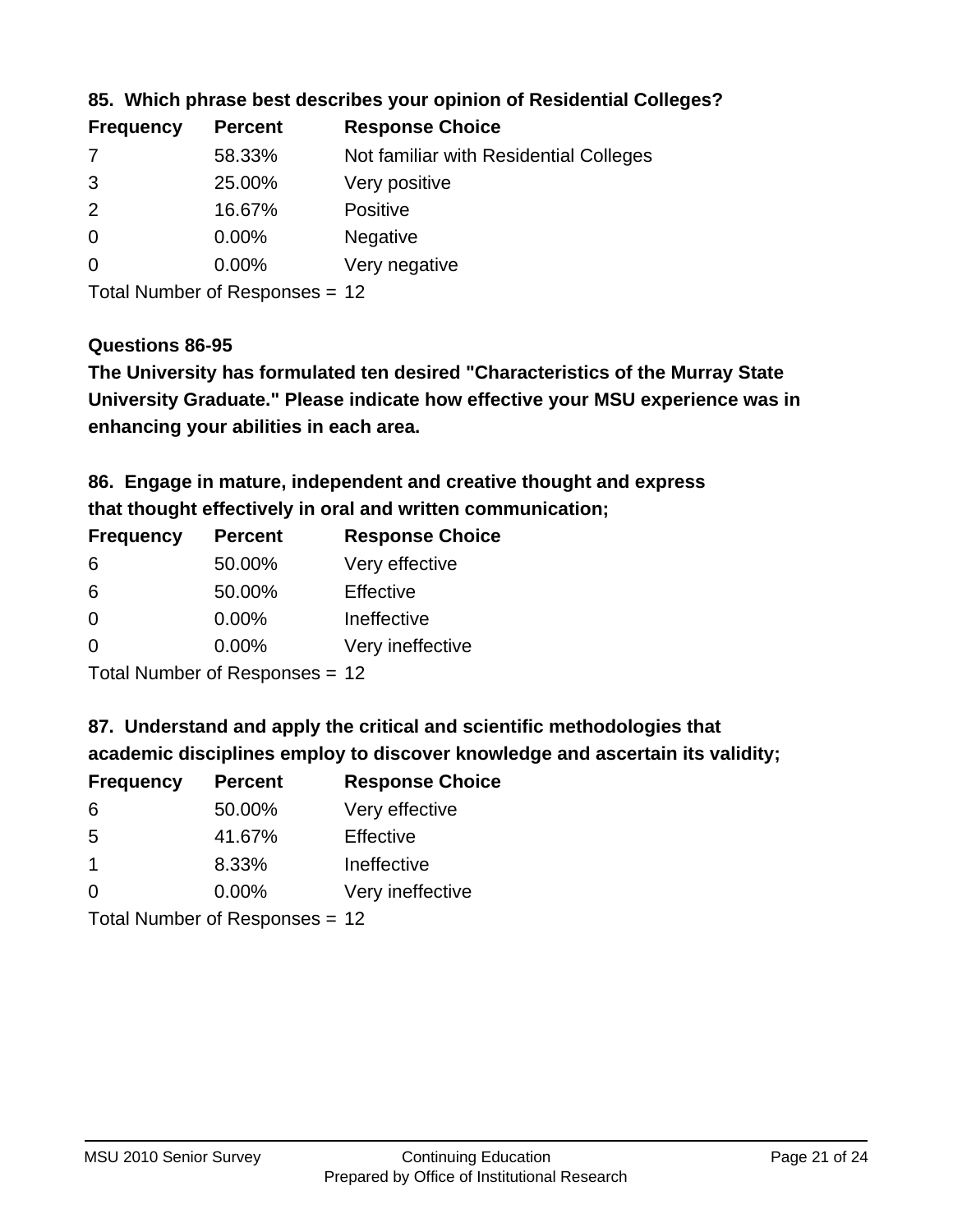## **88. Apply sound standards of information gathering, analysis and evaluation to reach logical decisions;**

| <b>Frequency</b> | <b>Percent</b> | <b>Response Choice</b> |
|------------------|----------------|------------------------|
| 6                | 50.00%         | Very effective         |
| 5                | 41.67%         | Effective              |
| -1               | 8.33%          | Ineffective            |
| $\Omega$         | 0.00%          | Very ineffective       |
|                  |                |                        |

Total Number of Responses = 12

# **89. Understand the roles and applications of science and technology in the solution of the problems of a changing world;**

| <b>Frequency</b>     | <b>Percent</b>                                    | <b>Response Choice</b> |
|----------------------|---------------------------------------------------|------------------------|
| 6                    | 50.00%                                            | Very effective         |
| 5                    | 41.67%                                            | Effective              |
| $\blacktriangleleft$ | 8.33%                                             | Ineffective            |
| $\Omega$             | 0.00%                                             | Very ineffective       |
|                      | $T$ at all Matters because of $D$ are a second on |                        |

Total Number of Responses = 12

# **90. Demonstrate a critical understanding of the world's historical, literary, philosophical, and artistic traditions;**

| <b>Frequency</b> | <b>Percent</b>             | <b>Response Choice</b> |
|------------------|----------------------------|------------------------|
| 6                | 50.00%                     | Very effective         |
| 6                | 50.00%                     | Effective              |
| $\Omega$         | 0.00%                      | Ineffective            |
| $\Omega$         | 0.00%                      | Very ineffective       |
|                  | Tatal Number of Desperance |                        |

Total Number of Responses = 12

# **91. Understand the dynamics of cultural diversity, of competing economic and political systems, and of complex moral and ethical issues;**

| <b>Frequency</b>        | <b>Percent</b>                 | <b>Response Choice</b> |
|-------------------------|--------------------------------|------------------------|
| 7                       | 58.33%                         | Very effective         |
| $\overline{4}$          | 33.33%                         | Effective              |
| 0                       | 0.00%                          | Ineffective            |
| $\overline{\mathbf{1}}$ | 8.33%                          | Very ineffective       |
|                         | Total Number of Responses = 12 |                        |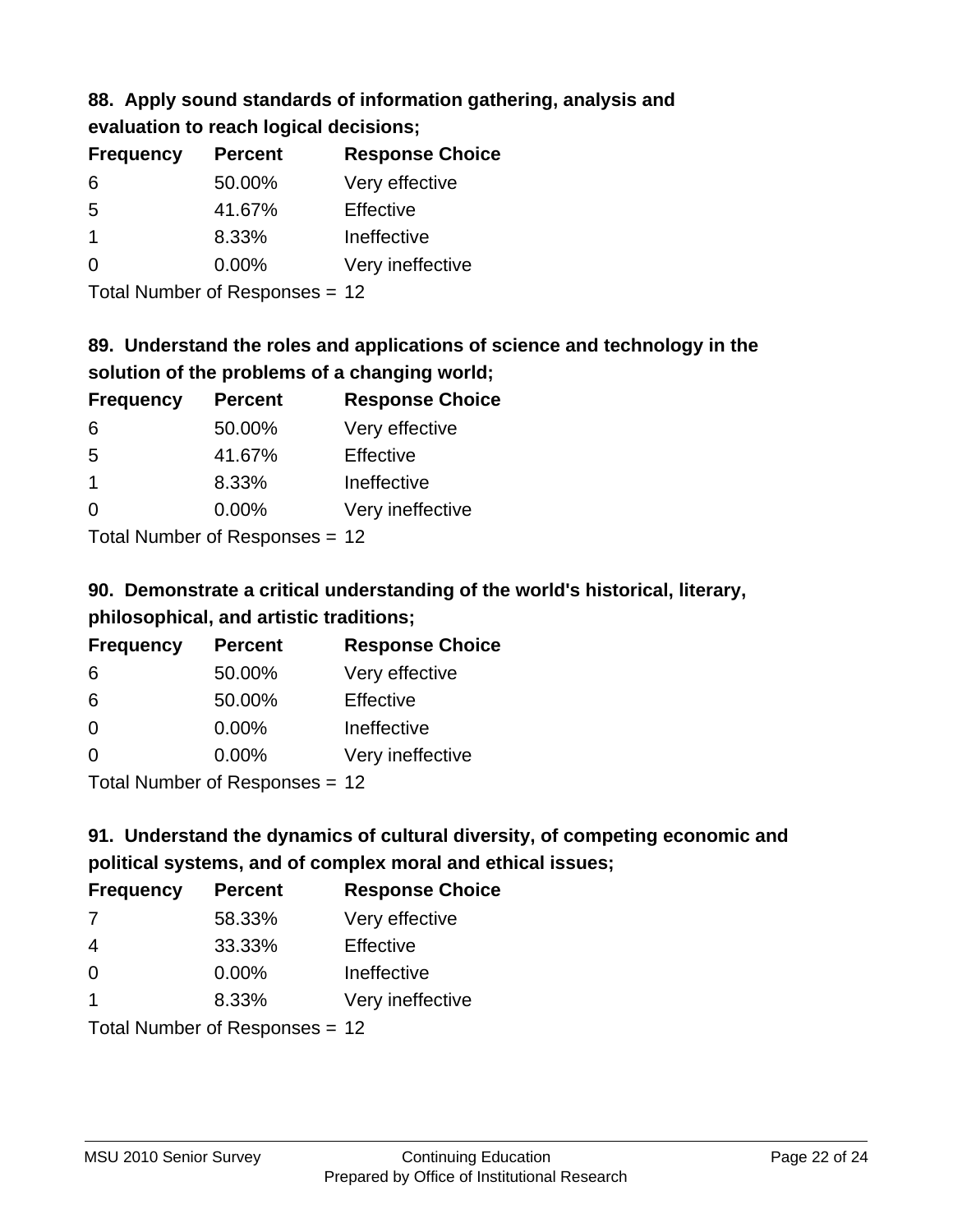## **92. Understand the nature of and engage in ethical behavior and**

**responsible citizenship;**

| <b>Frequency</b> | <b>Percent</b> | <b>Response Choice</b> |
|------------------|----------------|------------------------|
|                  | 58.33%         | Very effective         |
| -5               | 41.67%         | Effective              |
| O                | $0.00\%$       | Ineffective            |
| O                | $0.00\%$       | Very ineffective       |
|                  |                |                        |

Total Number of Responses = 12

# **93. Understand the importance of the behaviors necessary to maintain a healthy lifestyle;**

| <b>Frequency</b> | <b>Percent</b>            | <b>Response Choice</b> |
|------------------|---------------------------|------------------------|
| 7                | 58.33%                    | Very effective         |
| 3                | 25.00%                    | Effective              |
| 2                | 16.67%                    | Ineffective            |
| $\Omega$         | 0.00%                     | Very ineffective       |
|                  | Total Number of Deepersee |                        |

Total Number of Responses = 12

## **94. Demonstrate mastery of a chosen field of study; and**

| <b>Frequency</b> | <b>Percent</b> | <b>Response Choice</b> |
|------------------|----------------|------------------------|
| 7                | 58.33%         | Very effective         |
| 4                | 33.33%         | Effective              |
|                  | 8.33%          | Ineffective            |
| $\Omega$         | 0.00%          | Very ineffective       |
|                  |                |                        |

Total Number of Responses = 12

## **95. Value intellectual pursuit and continuous learning in a changing world.**

| <b>Frequency</b>                        | <b>Percent</b> | <b>Response Choice</b> |
|-----------------------------------------|----------------|------------------------|
| 7                                       | 58.33%         | Very effective         |
| 4                                       | 33.33%         | Effective              |
| $\mathbf 1$                             | 8.33%          | Ineffective            |
| $\Omega$                                | 0.00%          | Very ineffective       |
| $T$ at all Message and $D$ and a series |                |                        |